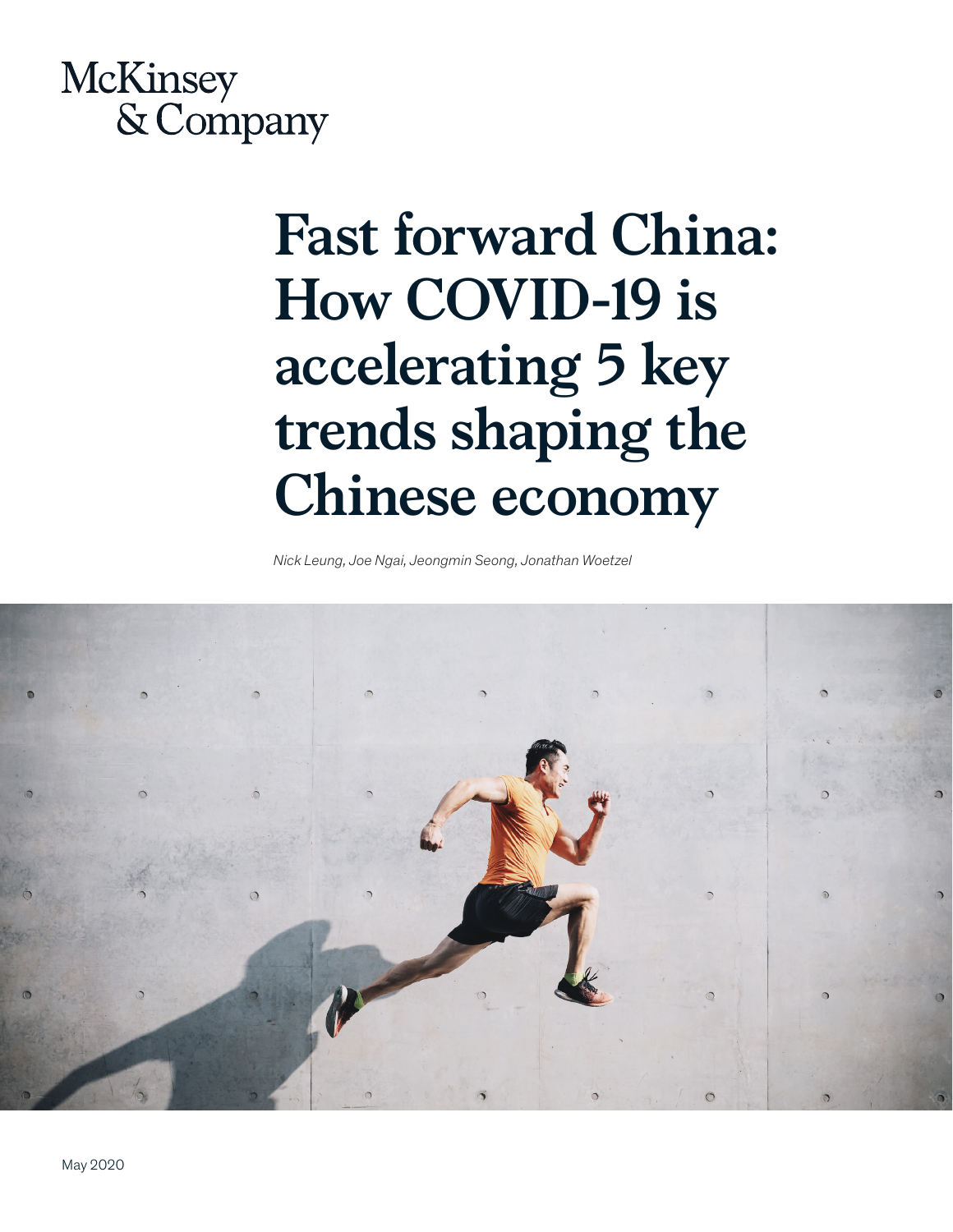Over the last few months, COVID-19 has spread across the world, uniting humanity in a shared experience that has highlighted the vulnerability of our societies. As the first country to grapple with the crisis, China has been on the frontlines both of post-COVID-19 economic recovery, and of the societal changes the pandemic has precipitated. Efforts to stabilize the domestic economy are already well underway, and though China's first-quarter gross domestic product declined 6.8 percent over the previous year, according to government statistics, our simulations suggest that economic activity may have bottomed out in the first quarter.<sup>1</sup>

As that recovery takes shape, several important shifts in the make-up of China's economic landscape have already become apparent. COVID-19 has accelerated pre-existing trends, ushering in the arrival of a future we were likely already on track to realize. In this report, we discuss five trends shaping the Chinese economy that have been accelerated, or "fast forwarded," as a result of the onset of the COVID-19 crisis (Exhibit 1).

#### Exhibit 1  $\pm$ xhibit 1  $\pm$

# **Five accelerating trends in China since COVID-19** Five accelerating trends in China since COVID-19

## Observations from China



Source: McKinsey analysis

<sup>1</sup> Sven Smit, Martin Hirt, Kevin Buehler, Susan Lund, Ezra Greenberg, and Arvind Govindarajan, *Safeguarding our lives and our livelihoods: The imperative of our time*, March 2020, https://www.mckinsey.com/business-functions/strategy-and-corporate-finance/our-insights/ safeguarding-our-lives-and-our-livelihoods-the-imperative-of-our-time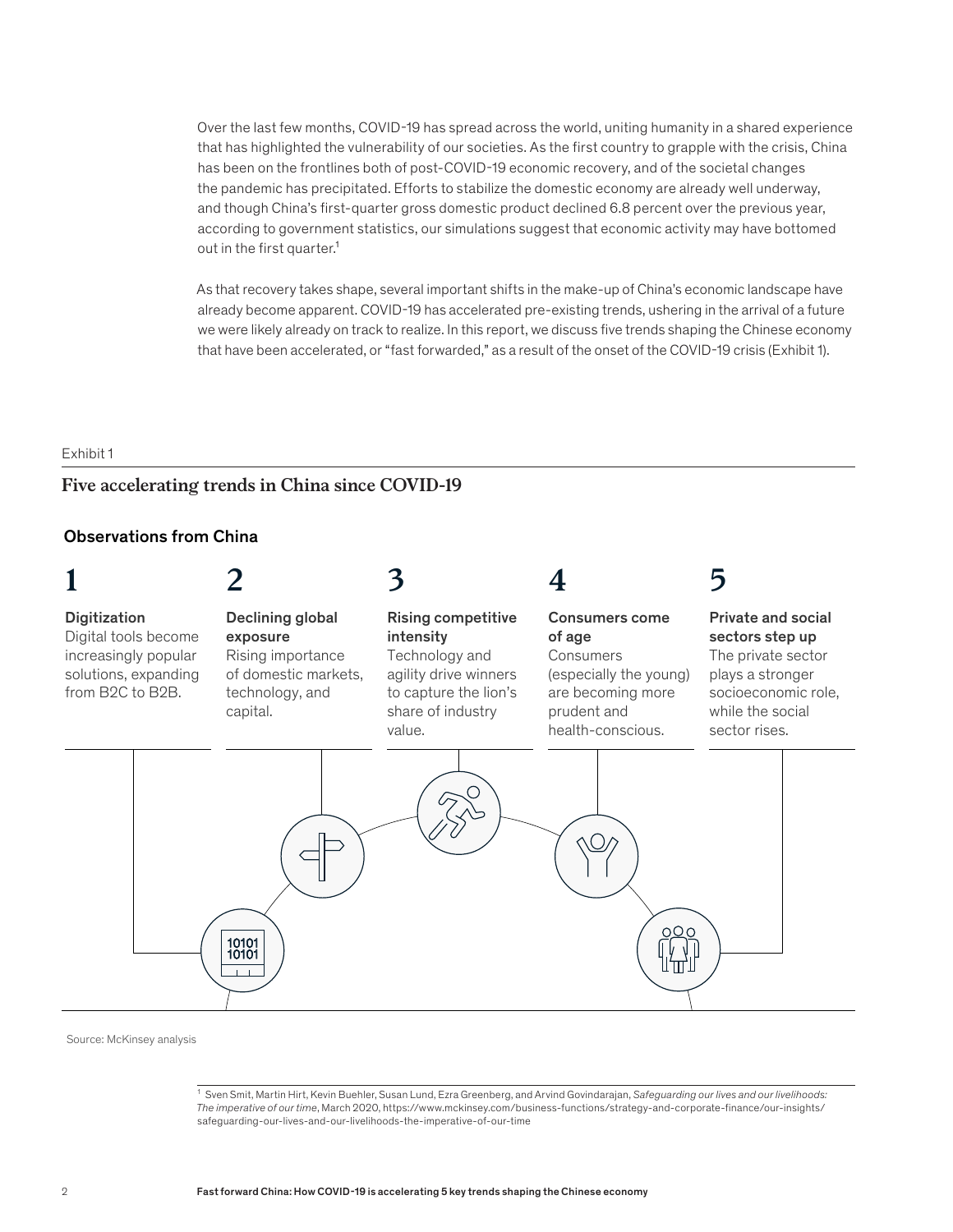# **Fast forward trend 1: Digitization**

COVID-19 has not only accelerated digitization in business-to-consumer (B2C) applications and channels, but also the traditionally less digitized part of the economy, such as areas requiring physical interactions, and business-to-business (B2B) processes.

Before COVID-19, China was already a digital leader in consumer-facing areas—accounting for 45 percent of global e-commerce transactions while mobile payments penetration was three times higher than that of the US. Consumers and businesses in China have accelerated their use of digital technologies as a result of COVID-19. Based on our mobile surveys of Chinese consumers, about 55 percent are likely to continue buying more groceries online after the peak of the crisis. Nike's first-quarter digital sales in China increased 30 percent on year after the company launched home workouts via its mobile app, while property platform Beike said agent-facilitated property viewings on its virtual reality showroom in February increased by almost 35 times compared with the previous month.

Working practices also changed significantly: Enterprise communication platform DingTalk almost doubled its monthly active users in a single quarter to 17.7 million. In healthcare, digital interactions accelerated—the rapid growth of online consultations, partly thanks to a regulatory shift in reimbursement policy, as well as broader virtual interactions between pharmaceutical sales agents and physicians. These changes occurred ahead of wide deployment of 5G technology, which will likely catalyze the use of digital tools.

# **Fast forward trend 2: Declining global exposure**

A mix of geopolitical and economic forces was already driving a change in the relationship between China and the world, and COVID-19 appears to be accelerating this trend.

Before COVID-19, China had been reducing its relative exposure to the world as the majority of economic growth was generated by domestic consumption, supply chains matured and localized, and its innovation capabilities were enhanced. The US-China trade dispute raised risks and uncertainties, and about 30 to 50 percent of companies surveyed by various institutions in 2019 indicated that they were considering adjusting their supply chain strategies by seeking alternative sources or relocating production to other geographies. COVID-19 has intensified the debate, with several governments calling for companies in critical sectors to relocate their operations back to their home countries and announcing financial support packages to facilitate this. Twenty percent of companies surveyed by AmCham China believe COVID-19 may accelerate "decoupling". A paper published in February by the European Union Chamber of Commerce highlighted how diversification is now at the top of the agenda for many European companies in China. Global trade and investment has slowed sharply, and the movement of people has become highly restricted.

Despite these trends, the full picture is more nuanced. Given the size and the growth potential of the Chinese market, investing in a supply chain and innovation footprint to serve China will continue to remain important. And China for its part will continue to require global technology inputs in order to maintain productivity growth. The relationship between China and the world will be a function of the decisions that all parties make over the course of the next several months and years.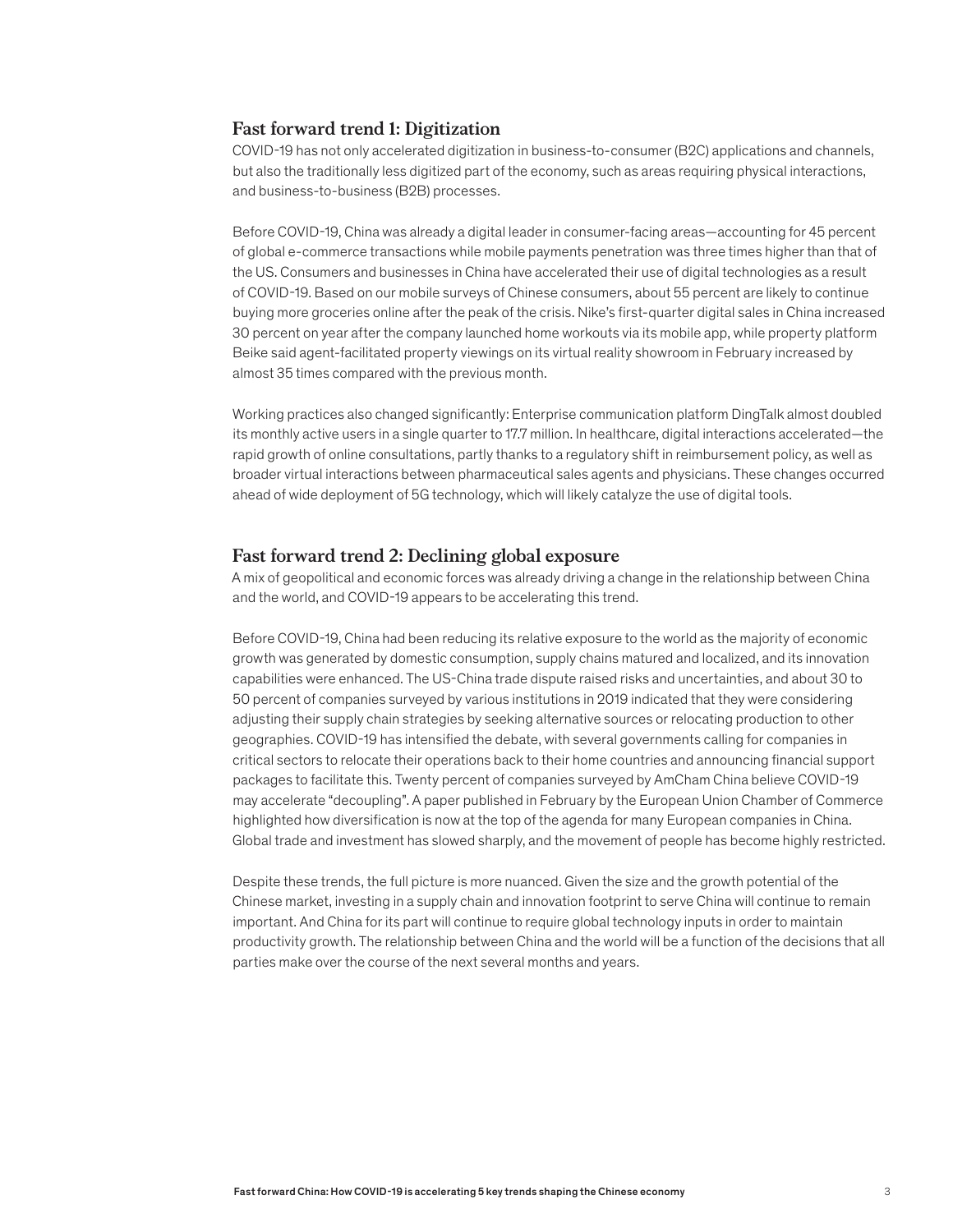## **Fast forward trend 3: Rising competitive intensity**

China's leading companies retain an outsize share of profits and return on investment, but cut-throat competition threatens their position. COVID-19 will raise competitive intensity, creating even bigger rewards, and risks, for companies in China.

In China, the top decile of companies capture about 90 percent of total economic profit, while the ratio is about 70 percent for the rest of the world, according to our analysis of the world's top 5,000 companies. This leading cohort is comprised of companies that have already digitized and possess highly agile operations, strengths that served them well during the epidemic. For example, Alibaba's Freshippo supermarkets surmounted supply constraints and met soaring online orders for fruit. Foxconn's agility allowed it to switch factory operations to mask production, protecting employees, and enabling resumption of production earlier than competitors. Popular short-video platform TikTok announced it was hiring 10,000 new employees when the virus hit a peak. At the other end of the spectrum, weaker companies, particularly SMEs that are not sufficiently agile or digital-savvy, are vulnerable to cashflow issues, unemployment, and business failure.

#### **Fast forward trend 4: Consumers come of age**

China's affluent younger generation had never experienced a domestic economic downturn prior to COVID-19. The virus has forced them to think harder about spending, saving, and trade-offs in purchasing behavior.

Attitudes to spending among consumers in their 20s and 30s, traditionally the engine of China's consumption growth, have changed markedly in the wake of COVID-19. One survey showed 42 percent of young consumers intend to save more as a result of the virus. Consumer lending has also declined, while four out of five Chinese consumers intend to purchase more insurance products post-crisis. Savings have also rocketed—the country's household deposit balance increased by 8 percent over the first quarter to reach 87.8 trillion RMB. Meanwhile, 41 percent of consumers said they planned to increase sources of income through wealth management, investments, and mutual funds.

The virus has also forced purchasing trade-offs, with consumers seeking better quality and healthier options: More than 70 percent of respondents in our COVID-19 consumer survey will continue to spend more time and money purchasing safe and eco-friendly products, while three-quarters want to eat more healthily after the crisis.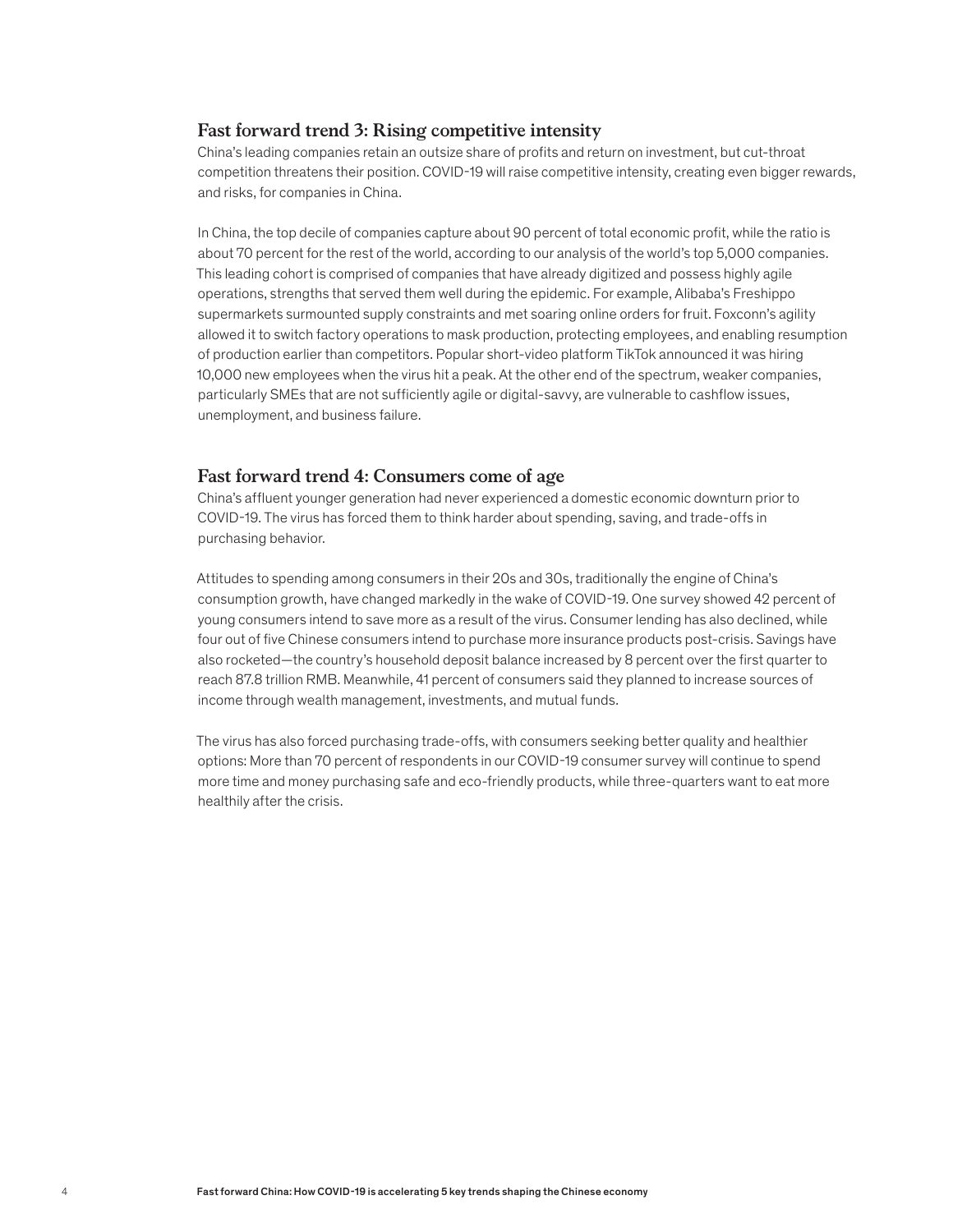## **Fast forward trend 5: Private and social sectors step up**

During the 2003 SARS outbreak, the government and state-owned enterprises (SOEs) were the primary actors during the economic recovery. Now, the private sector and leading technology companies are playing a more significant role, making large socioeconomic contributions amid the emergence of powerful social institutions that have donated millions to recovery efforts. Policy debates also indicate COVID-19 might be accelerating long-awaited structural reforms to land, labor, and capital markets.

In the wake of the 2003 SARS outbreak, SOEs were the major driver of China's economy, accounting for about 55 percent of China's assets, and 45 percent of profits. Today, the private sector contributes close to two-thirds of China's economic growth, and 90 percent of new jobs, illustrating a significant shift in the balance of economic power. In the wake of COVID-19, joint efforts between government and large private companies have played a leading role. For example, Alipay and WeChat supported the Shanghai government's "Suishenma" health QR code launch to help contain the spread of the virus.

These actions illustrate the growth of the private sector, its ability to participate in activities of national importance, and the potential of public-private partnerships. Meanwhile, social institutions including the Bill & Melinda Gates Foundation and the Vanke Foundation have donated millions of dollars to aid recovery efforts. We expect social institutions like these to play a vital role in shaping Chinese society going forward.

In the rest of this report, we explore in more depth how five key trends that have been shaping the Chinese economy have been accelerated by the onset of the COVID-19 crisis.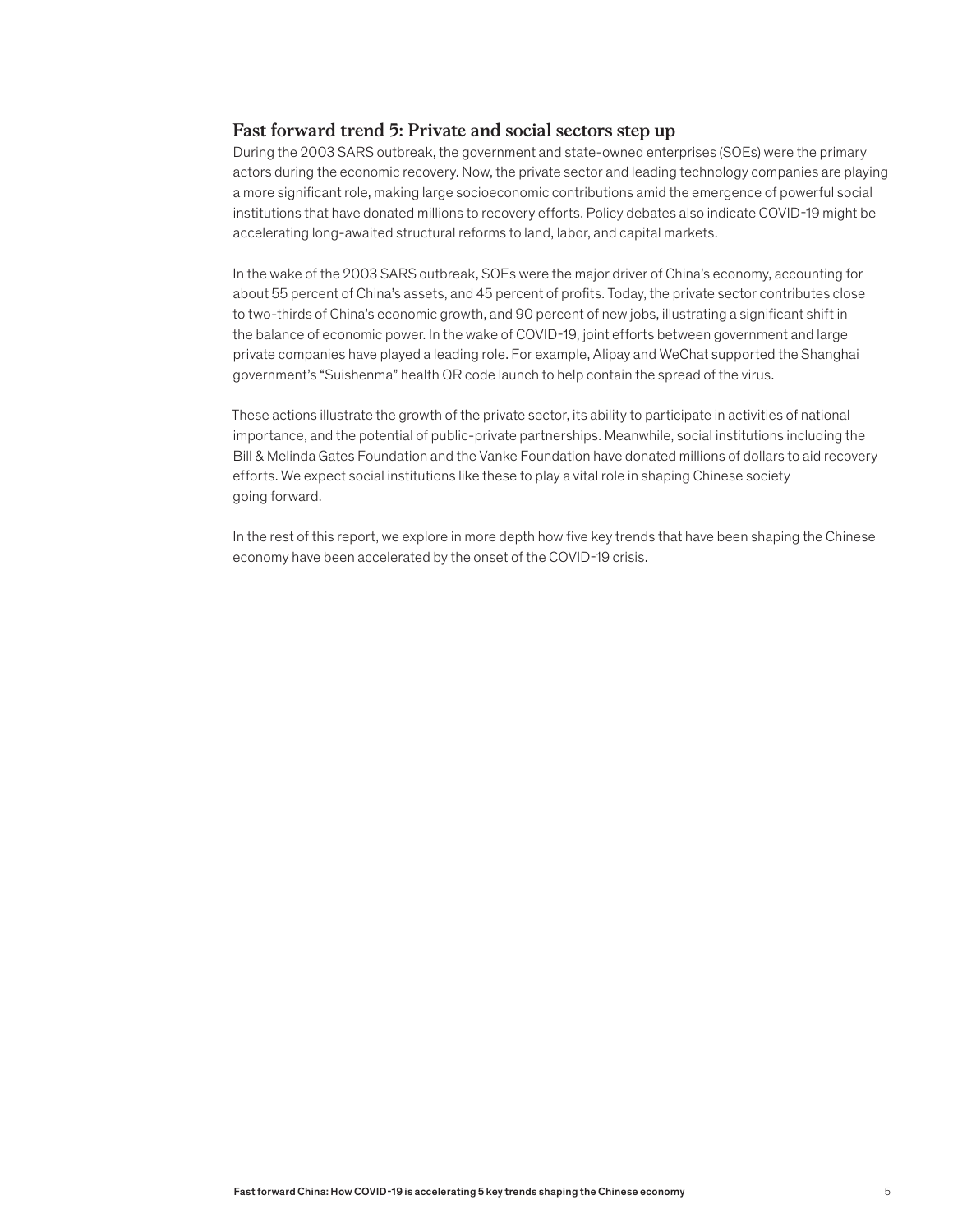# **Fast forward trend 1: Digitization**

Even before the onset of COVID-19, China was a global frontrunner in terms of the digital economy.<sup>2</sup> Now, digitization is not only accelerating in the typical business-to-consumer (B2C) applications and channels, but is also gaining traction in the traditionally less digitized part of the economy, such as areas requiring heavy physical interactions and business-tobusiness (B2B) processes. (Exhibit 2)

#### Exhibit 2

# **Digitization** Digitization

# China has long been a global leader in the digital economy

# E-commerce as share of total retail value, %



# Consumers and businesses have accelerated their use of digital since COVID-19

#### Online medical consultations, WeDoctor number of registered doctors on their free consultation platform  $(in K)$

# Virtual property "showrooms",

Beike VR virtual property showing sessions between agents and prospective buyers (in Mn)



Source: iResearch and MOFCOM for China; eMarketer for other countries; literature search; McKinsey analysis

2 Kevin Wei Wang, Jonathan Woetzel, Jeongmin Seong, James Manyika, Michael Chui, and Wendy Wong, *Digital China: Powering the economy to global competitiveness*, McKinsey, December, 2017.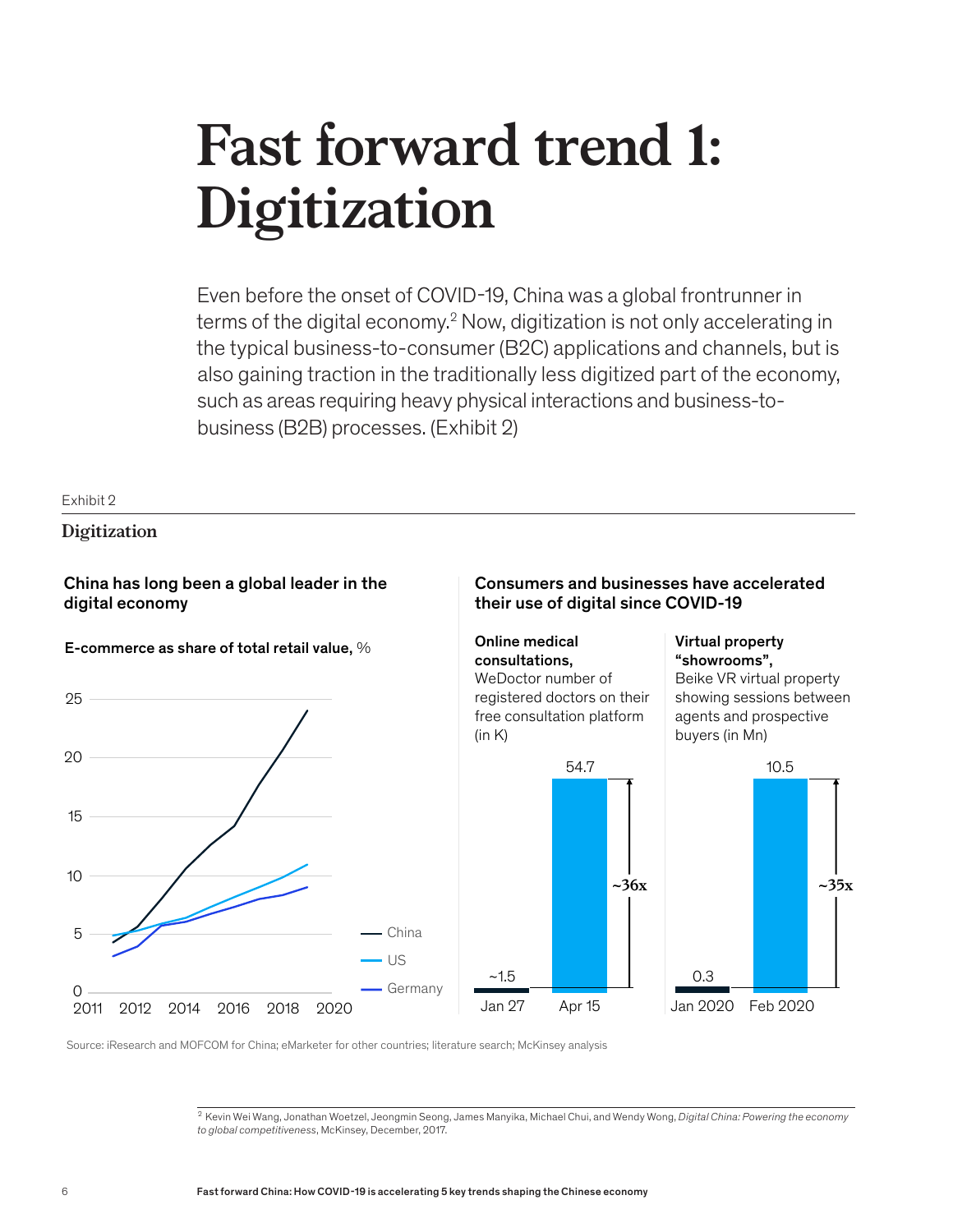China's digital ecosystem is arguably the most sophisticated in the world, with more than 850 million internet users, and a quarter of the world's startups valued in excess of a billion dollars. Mobile payment penetration is triple that of the United States, while e-commerce accounted for 24 percent of total retail sales in 2019, compared with 9 percent in Germany, and 11 percent in the US. Indeed, China is the world's largest e-commerce market, accounting for about 45 percent of global retail e-commerce transaction value in 2018.

Prior to COVID-19, the continuous pursuit of innovation by large technology companies and venture-capital investment in key digital technologies, drove the rapid evolution of China's digital landscape. The virus outbreak, meanwhile, has driven the emergence of new digital solutions necessary for companies and consumers forced to observe physical distancing, driving rapid growth of a "stay-at-home economy", and transforming consumer and employee behavior in ways that are likely to endure.

#### COVID-19 has accelerated digital developments in three key areas:

 $-$  B2C interactions, particularly via online channels. Based on a mobile survey of Chinese consumers conducted before, during, and after the peak of the epidemic in China, about 55 percent of consumers are likely to continue buying more groceries online after the peak of the crisis.3 According to our COVID-19 mobile survey, 74 percent of Chinese citizens increased their online grocery visit frequency during the epidemic, and 15 percent report that they will increase visits after its peak has passed. B2C companies with established digital solutions were able to take advantage of the shift to digital channels, and outperformed peers. For example, Nike hosted workouts for housebound consumers on its mobile apps, stoking demand and driving an 80-percent increase in engagement, as well as a morethan-30-percent increase in first-quarter digital sales in China.<sup>4</sup> Meanwhile, Lululemon deployed a WeChat marketing strategy that increased customer acquisition during the epidemic, leading company management to adopt similar digital engagement models in other regions as a result.5 Automakers have also taken to launching live stream videos on platforms like TikTok, Alibaba's Tmall, and their own mobile apps, using the digital channel to introduce models and features to consumers, field questions, and sell vehicles, which in some cases are then driven directly to consumers' homes.<sup>6</sup> Since the epidemic began, Taobao has registered 30,000 live-streaming merchant accounts every day, leading to a sevenfold growth in accounts.<sup>7</sup> (Exhibit 1)

<sup>3</sup> Julien Boudet, Jonathan Gordon, Brian Gregg, Jesko Perrey, and Kelsey Robinson, *How marketing leaders can both manage the coronavirus crisis and plan for the future*, McKinsey, April, 2020.

<sup>4</sup> Jeremy Bowman, *3 Reasons Why Nike Can Overcome the Coronavirus Crisis*, Nasdaq, March 29, 2020, https://www.nasdaq.com/articles/ 3-reasons-why-nike-can-overcome-the-coronavirus-crisis-2020-03-29.<br><sup>5</sup> Samantha McDonald, *Why Lululemon Is Winning Despite the Coronavirus Crisis*, FN, March 27, 2020, https://footwearnews.com/2020/

business/earnings/lululemon-coronavirus-sales-earnings-q4-2019-1202955393/.<br><sup>6</sup> Hu Yumo, *Automakers go online as COVID-19 hurts sales*, SHINE, February 28, 2020, https://www.shine.cn/biz/auto/2002283070/.

<sup>7</sup> Alibaba: *In February, there were more than 30,000 people opening new stores in Taobao every day*, Sina, February 14, 2020, http://finance. sina.com.cn/stock/relnews/us/2020-02-14/doc-iimxxstf1374236.shtml; *Monthly report of Taobao livestreaming*, ChinaZ.com, March 4, 2020, https://www.chinaz.com/2020/0304/1114695.shtml.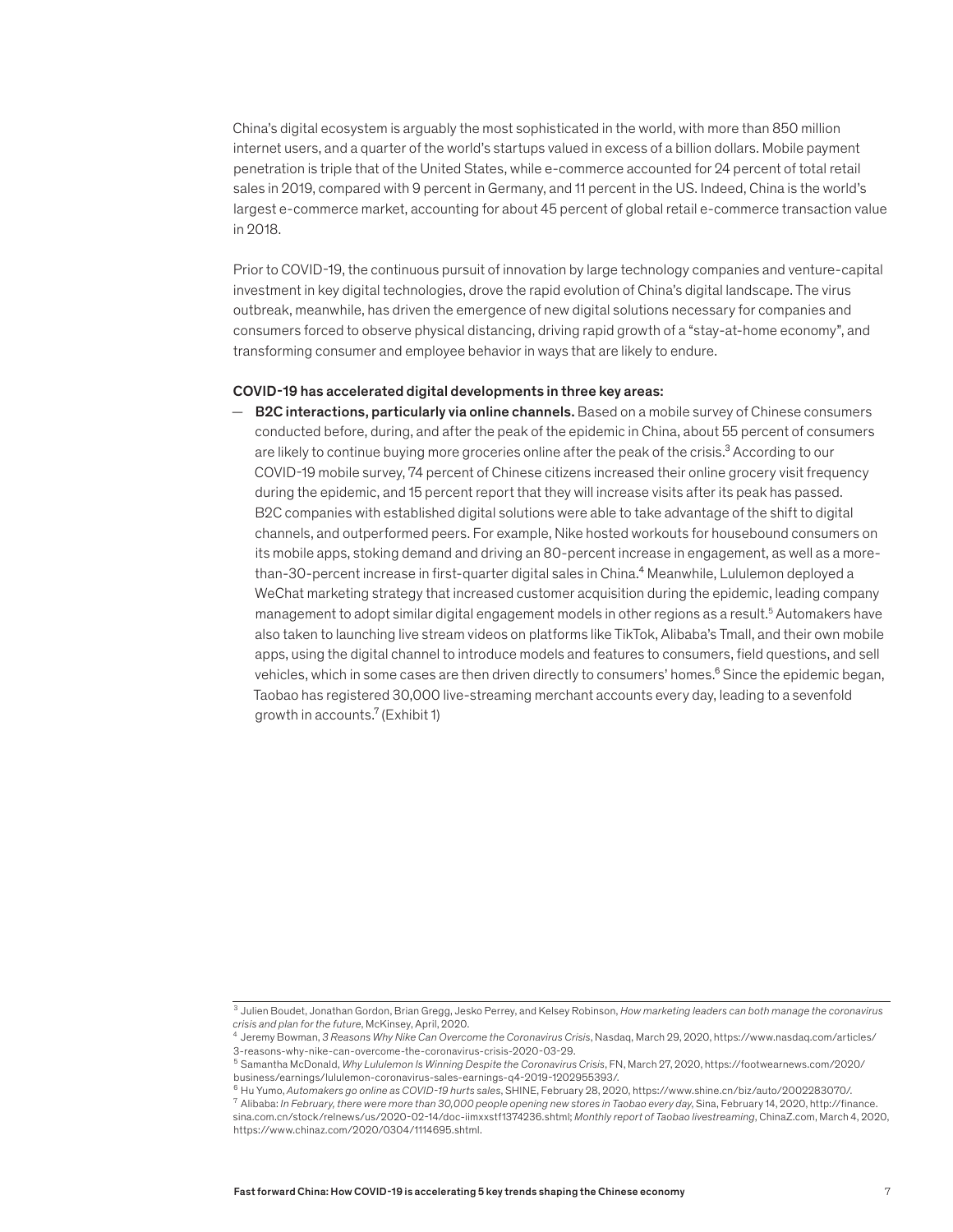- **B2C sectors that traditionally rely on physical interactions.** During the lockdown period, companies deployed an array of digital tools to stay connected with customers, even in sectors that traditionally rely on physical interactions. For instance, a leading real estate company launched "virtual showrooms" and online consultations through a dedicated WeChat mini program. In tandem, a dedicated digital salesforce helped deepen relationships with customers, forging connections that will likely outlast the epidemic. Beike, a multi-service property platform, has seen the number of agent-facilitated property viewing sessions on its virtual reality showroom increase by almost 35 times month-on-month in February.8 Traditional face-to-face medical consultations were also digitized. The Ping An Good Doctor medical consultation platform attracted 1.11 billion visits during the lockdown period.<sup>9</sup> In the process, its registered user base rose tenfold, and the number of daily medical consultations for new app users was nine times higher than before Chinese New Year.<sup>10</sup> Tencent-backed WeDoctor rolled out a free online medical consultation program at the start of the outbreak, and the number of doctors supporting the platform has grown from roughly 1,500 in late January to more than 54,000 in April.<sup>11</sup>
- **Business processes.** Traditionally, business-to-business (B2B) operations and engagement models demand face-to-face interactions. During COVID-19, several digital processes were introduced that fundamentally changed industry dynamics. The increased use of remote working applications is stark—enterprise communication platform DingTalk's monthly active users rose from about 6.5 million at the end of 2019, to roughly 17.7 million by March 2020—a more than 1.7-times increase.<sup>12</sup> Elsewhere, Chinese insurers allowed virtual client meetings to count towards life insurance agents' key performance indicators, whereas previously only face-to-face meetings were considered. Pharmaceutical sales agents were able to meet with physicians online instead of in-person, opening the door to further such interactions in future. Moreover, telecom companies in China have maintained their 2020 5G development targets despite the outbreak, suggesting that digital tools for remote work and interactions will likely continue to proliferate rapidly, catalysed by next-generation communications infrastructure.<sup>13</sup>

<sup>8</sup> SUN Mengmeng, SUNAC, *Evergrande projects going strong in online sales, Beike VR property sales reshapes new property sales value chain*, Xinhua, March 13, 2020, http://www.xinhuanet.com/house/2020-03-13/c\_1125706856.htm.

<sup>9</sup> Ping An Good Doctor, *Ping An Good Doctor Issues 2019 Sustainable Development Report Platform Visits Hit 1.11 Billion During Epidemic*, PR Newswire, February 17, 2020, https://www.prnewswire.com/news-releases/ping-an-good-doctor-issues-2019-sustainable-developmentreport-platform-visits-hit-1-11-billion-during-epidemic-301005828.html.

<sup>10</sup> Ping An Good Doctor, *Ping An Good Doctor 2019 Performance*, Ping An Good Doctor official website, February 11, 2020, http://www.pagd. net/media/pdf/cn/2019an/2019\_AN\_CN.PDF.

<sup>11</sup> ZHANG Lijuan, *Internet hospital helps epidemic control, WeDoctor opens up medical emergency relief "from the skies"*, Science and Technology Daily, February 20, 2020, http://stdaily.com/rgzn/yiliao/2020-02/20/content\_883651.shtml; Tackling the epidemic: WeDoctor leads digital healthcare upgrade, China.com, April 15, 2020, https://tech.china.com/article/20200415/042020\_498997.html.

<sup>12</sup> Analysys Qianfan, 2020 March Mobile App Top 1000, Analysys Qianfan, retrieved April 23, 2020, https://qianfan.analysys.cn/refine/view/ rankApp/rankApp.html; Analysys Qianfan, 2019 December Mobile App Top 1000, Analysys Qianfan's official post on Zhihu, January 16, 2020, https://zhuanlan.zhihu.com/p/102983491.

<sup>&</sup>lt;sup>13</sup> LING Jiwei, Sector pulse under the epidemic: China's 5G commercialization pace is not slowing, Xinhua, March 3, 2020, http:// www.xinhuanet.com/tech/2020-03/03/c\_1125656066.htm.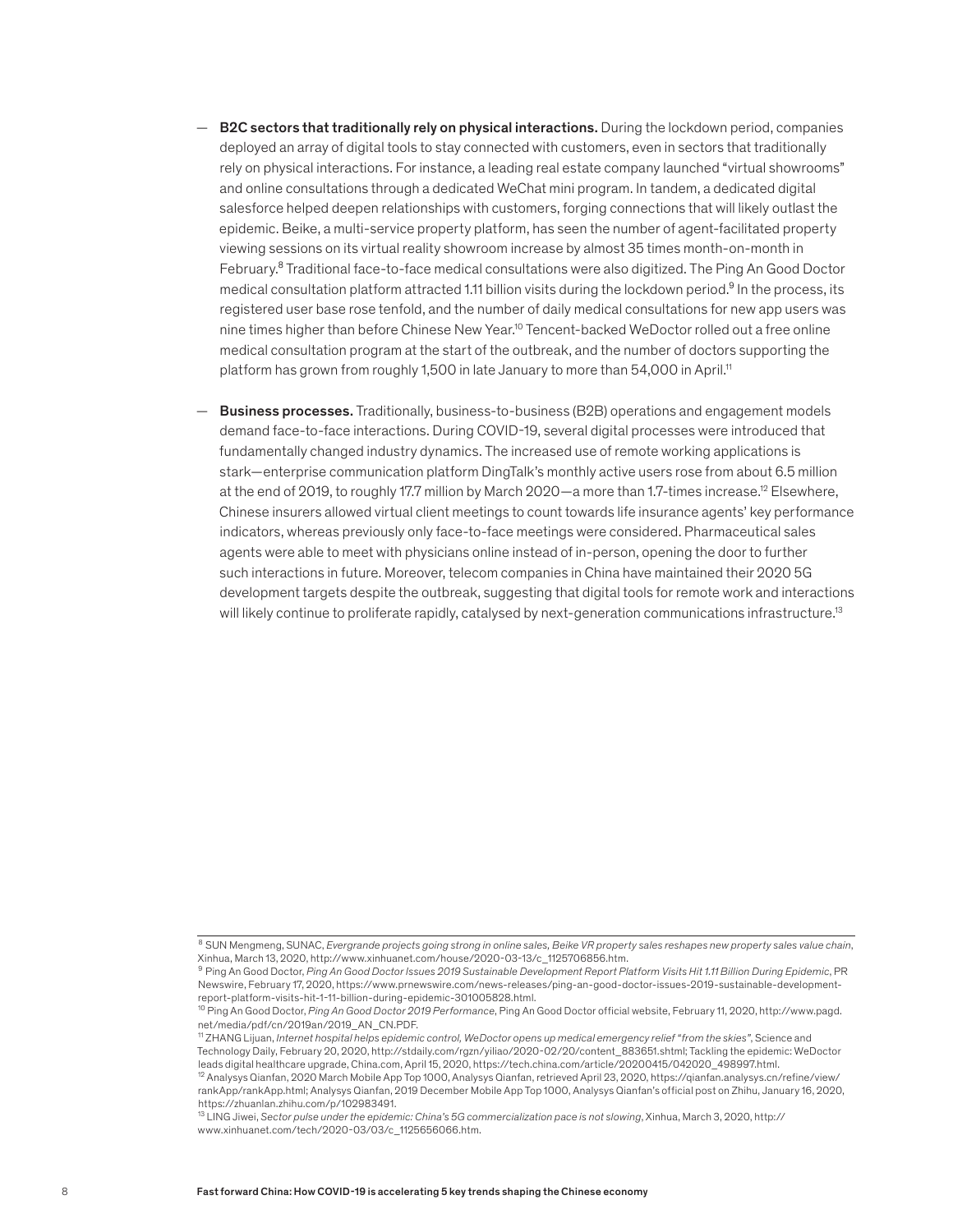# **Fast forward trend 2: Declining global exposure**

Over the last decade, the engine of the Chinese economy has become more domestically driven by the rapid expansion of its consumer market, deep localization of supply chains, and strong emphasis on local innovation. As a result, China's relative exposure to the rest of the world in terms of people, capital, and technology has declined. Meanwhile, the rest of the world's exposure to China, which has increased at a steady pace over the past decade, in part as a result of the globalization of supply chains, as well as the expansion of the Chinese middle class, is now in question. The forces that were already driving a restructuring of the relationship between China and the global economy may with COVID-19 be accelerating this trend on a global scale. (Exhibit 3)

#### Exhibit 3

# **Declining global exposure** Declining global exposure

# China has been reducing its relative exposure to the world



# Diversification strategy is likely to remain important post-COVID-19



MGI China-World Exposure Index  $\blacksquare$  AmCham China survey respondents, April 2020,  $\%$ 

Source: McKinsey Global Institute; American Chamber of Commerce survey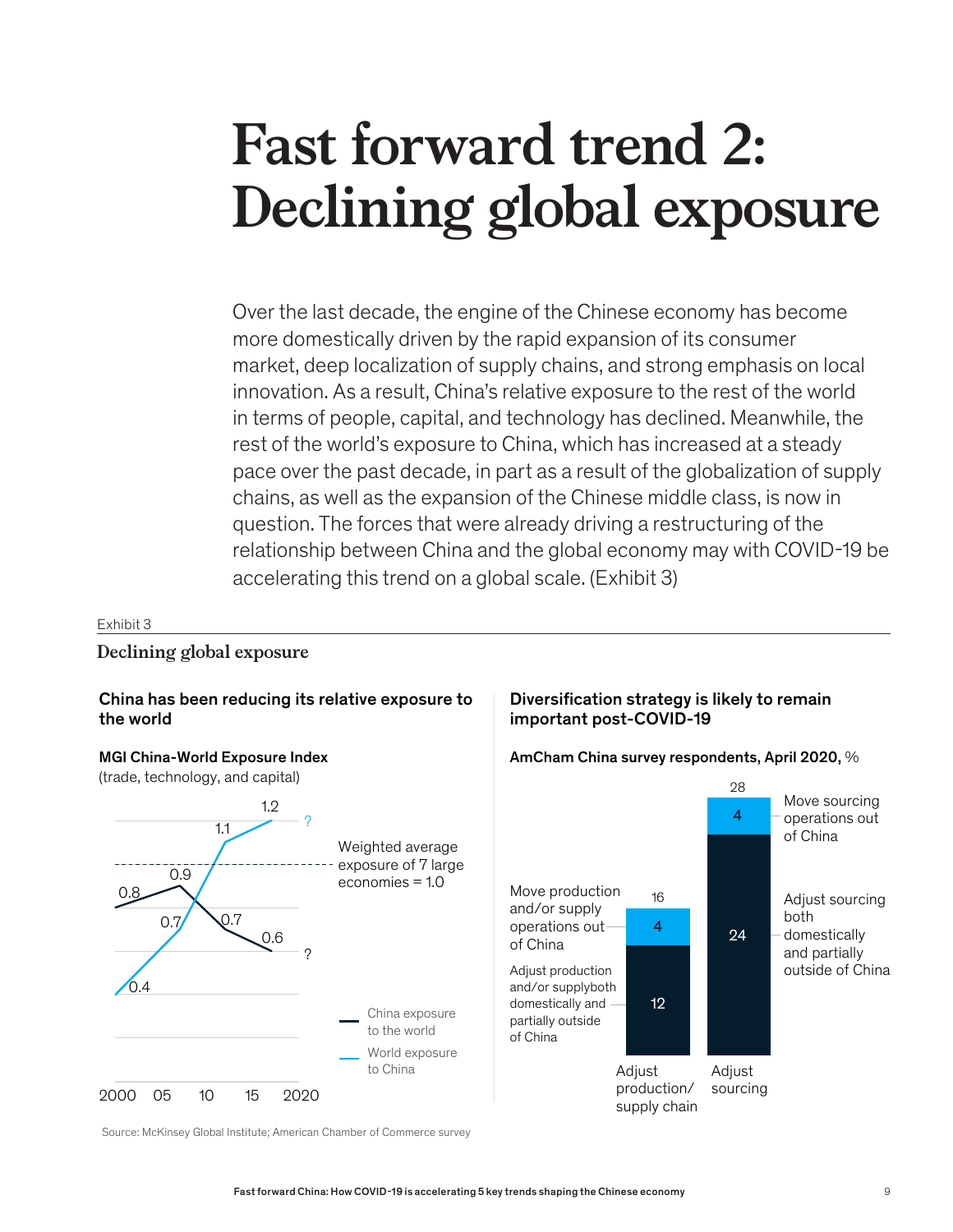According to the McKinsey Global Institute (MGI) China-World Exposure Index, in the decade to 2017, China's exposure to the world in terms of trade, technology, and capital has fallen in relative terms even as the rest of the world's exposure to China has increased. China's indexed exposure to the world decreased from 0.9 in 2007 to 0.6 in 2017, while the world's exposure to China increased from 0.7 to 1.2 in the same period.<sup>14</sup>

The rest of the world's increased exposure is in part a reflection of the rising importance of China as a consumer market, and as a source of capital and goods. However, changes in the international context have made diversification of manufacturing and supply chains an important strategy for businesses around the world.

According to a survey of executives at multinational companies based in China conducted by the American Chamber of Commerce in 2019, nearly 40 percent of companies have considered moving production out of China to other geographies including emerging markets in Southeast Asia. Two-thirds cited the imposition of tariffs stemming from the trade dispute between the US and China as the primary reason for considering whether to relocate manufacturing.15 A paper published in February by the European Union Commerce of Chamber highlighted how diversification is now at the top of the agenda for many European companies in China.

Meanwhile, China's relative exposure to the rest of the world has declined because the major driver of its economic expansion is no longer trade and investment, but domestic consumption, which accounts for 60 to 70 percent of China's GDP growth.<sup>16</sup> This is evidenced by the decline in China's trade surplus as a percentage of GDP from 8.7 percent in 2007 to 0.8 percent in 2018.17 Moreover, as China's consumer market and domestic supply chains have matured, more goods and services are being produced and consumed domestically, leading to a decline in the proportion exported. China exported 28 percent of its output of personal computers and electronics in 2017, compared with 55 percent in 2007.<sup>18</sup> In short, China is becoming more localized, or more Chinese, as the rest of the world has absorbed more Chinese influence. However, some parts of China's technology value chain are still dependent on the rest of the world. For example, the value of China's intellectual property (IP) imports are six times higher than its IP exports.19 As a result, China's government has promoted policies designed to reduce technological reliance on the rest of the world which has sometimes led to the cultivation of a different technology ecosystem, like China's unique suite of mobile apps that have a range of functionality that may not be found in the West.

The COVID-19 outbreak has intensified the debate over whether companies should relocate or localize their supply chains, amid calls for companies in critical sectors to move production capacity out of China. Meanwhile, restrictions on movement imposed to prevent transmission of the virus have slowed global trade flows, sparking a debate on the direction of globalization.

<sup>14</sup> A value greater than 1.0 suggests the world is more exposed to China than to the economies of China, Japan, Germany, France, India, United Kingdom, and the United States, on average, whereas a value less than 1.0 suggests the world is less exposed to China than to the seven large economies.

<sup>15</sup> *Second Joint Survey on the Impact of Tariffs*, American Chamber of Commerce, May 22, 2019, https://www.amchamchina.org/about/ press-center/amcham-statement/second-joint-survey-on-the-impact-of-tariffs.<br><sup>16</sup> Zhang Jie, *Consumption remains biggest contributor to economic growth*, China Daily, July 30, 1029 , http://www.chinadaily.com.

cn/a/201907/30/WS5d3fe0e0a310d83056401c6e.html.

<sup>17</sup> Jonathan Woetzel, Jeongmin Seong, Nick Leung, Joe Ngai, James Manyika, Anu Madgavkar, Susan Lund, and Andrey Mironenko, *China and* 

*the world: Inside the dynamics of a changing relationship*, McKinsey, July, 2019. 18 Susan Lund, James Manyika, Jonathan Woetzel, Jacques Bughin, Mekala Krishnan, Jeongmin Seong, and Mac Muir, *Globalization in transition: The future of trade and value chains*, McKinsey, January, 2019.

<sup>19</sup> Jonathan Woetzel, Jeongmin Seong, Nick Leung, Joe Ngai, James Manyika, Anu Madgavkar, Susan Lund, and Andrey Mironenko, *China and the world: Inside the dynamics of a changing relationship*, McKinsey, July, 2019.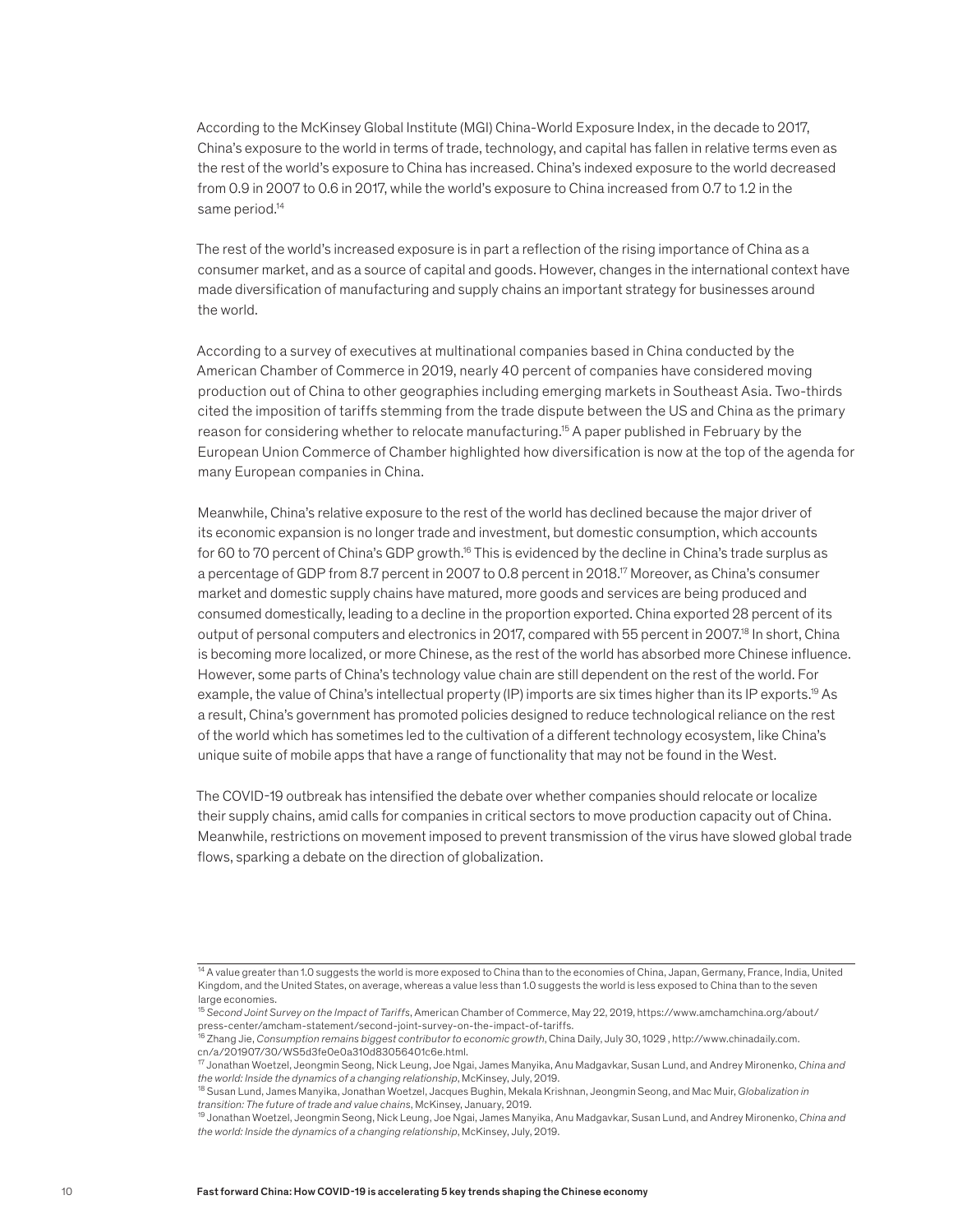#### Three observations that indicate COVID-19 has prompted a restructuring of the China-world relationship:

- $-$  Changing sentiment among US companies and consumers. More US companies are anticipating an acceleration of the need to diversify risk. In a March survey led by the American Chamber of Commerce in China, 44 percent of respondents said it is impossible for the two economies to "decouple", down from two-thirds in the October 2019 survey, while 20 percent said they expect "decoupling" to accelerate as a result of COVID-19. Risk diversification is likely to remain as an important strategy post-COVID-19. As a result of the outbreak, 16 percent of US companies indicated they will at least partially move production and/or supply chain operations outside of China, and 28 percent are making similar adjustments regarding sourcing.20 The share of American consumers expressing an unfavorable opinion of China has also increased, according to a survey conducted in March by the Pew Research Center.21
- Increased incentives to relocate and localize. Several government leaders are calling for a reshoring of supply chains as a result of COVID-19. For example, Japan has earmarked \$2.2 billion to help its manufacturers shift production out of China.22 US lawmakers have also raised concerns over the national security implications of sourcing medical supplies in China<sup>23</sup>, while Australian politicians have advocated for reduced dependence on China and a diversification of supply chains.<sup>24</sup> On the other hand, a number of policies and initiatives recently announced by the Chinese government indicate the importance of encouraging foreign enterprises to continue their investments and business operations in the country. For example, on April 1, the Ministry of Commerce (MOFCOM) released the 'Circular on Further Expanding Reform and Opening up to Stabilise Foreign Investment', which includes 24 measures to promote foreign investment flows into China.25
- Increasing restrictions on mobility and trade. The World Trade Organization (WTO) has forecast global trade may decline by 13 to 32 percent in 2020 as a result of virus containment measures, higher than the 12.5 percent contraction experienced at the height of the financial crisis in 2009.<sup>26</sup> Foreign direct investment (FDI) is also likely to slump, with the United Nations Conference on Trade and Development forecasting global FDI to shrink 5 to 15 percent in 2020-21.27 Based on WTO data, trade restrictions have also increased, with 38 countries rolling out 56 restrictive trade policies since the COVID-19 outbreak.<sup>28</sup> People flows are also severely constrained, with 90 percent of the world's population living in countries with entry restrictions on non-citizens and non-residents.29 More than 90 World Health Organization (WHO) members have imposed restrictions on travel to China as of end-March this year, compared with 29 at the end of January.30 The mobility restrictions also prevent companies from undertaking mergers and acquisitions as due diligence processes and negotiations will likely be postponed as a result of travel restrictions.

<sup>20</sup> *Supply Chain Strategies Under the Impact of COVID-19 of Large American Companies Operating in China*, PWC and AmCham China, April, 2020, https://www.amchamchina.org/uploads/media/default/0001/12/6c49fa07fc17aaad5eae5d40b592b0fbb185ea1f.pdf.

<sup>21</sup> https://www.pewresearch.org/global/2020/04/21/u-s-views-of-china-increasingly-negative-amid-coronavirus-outbreak/

<sup>22</sup> Bloomberg, *Japan to pay firms to leave China, relocate production elsewhere as part of coronavirus stimulus*, South China Morning Post, April 9, 2020, https://www.scmp.com/news/asia/east-asia/article/3079126/japan-pay-firms-leave-china-relocate-production-elsewhere-part.<br><sup>23</sup> US lawmakers push to reclaim medical supply chains from China, Financial Times, April 2

<sup>&</sup>lt;sup>24</sup> Coronavirus shortages prompt Australia to bring manufacturing home, Financial Times, April 15, 2020, https://www.ft.com/

content/04ac783d-8ced-4e66-9437-78b607cbd8d4.<br><sup>25</sup> Ministry of Commerce, The Ministry of Commerce Holds Online Press Conference on Responding to the Epidemic and Stabilizing Foreign Investment, April 4, 2020, http://english.mofcom.gov.cn/article/newsrelease/press/202004/20200402953246.shtml.

<sup>26</sup> *Trade set to plunge as COVID-19 pandemic upends global economy*, World Trade Organization, April 8, 2020, https://www.wto.org/english/ news\_e/pres20\_e/pr855\_e.htm.<br><sup>27</sup> Coronavirus could shrink global FDI by 5% to 15%, United Nations Conference on Trade and Development, March 8, 2020, https://unctad.

org/en/pages/newsdetails.aspx?OriginalVersionID=2299.<br><sup>28</sup> Data from *COVID-19: Trade and Trade-related Measures*, World Trade Organization, retrieved April 23, 2020, https://www.wto.org/english/

tratop\_e/covid19\_e/trade\_related\_goods\_measure\_e.htm.

<sup>29</sup> Phillip Connor, *More than nine-in-ten people worldwide live in countries with travel restrictions amid COVID-19*, Pew Research Center, April 1, 2020, https://www.pewresearch.org/fact-tank/2020/04/01/more-than-nine-in-ten-people-worldwide-live-in-countries-with-travelrestrictions-amid-covid-19/.<br><sup>30</sup> Samantha Kiernan and Madeleine DeVita, *Travel Restrictions on China due to COVID-19*, Think Global Health, April 6, 2020, https://www.

thinkglobalhealth.org/article/travel-restrictions-china-due-covid-19.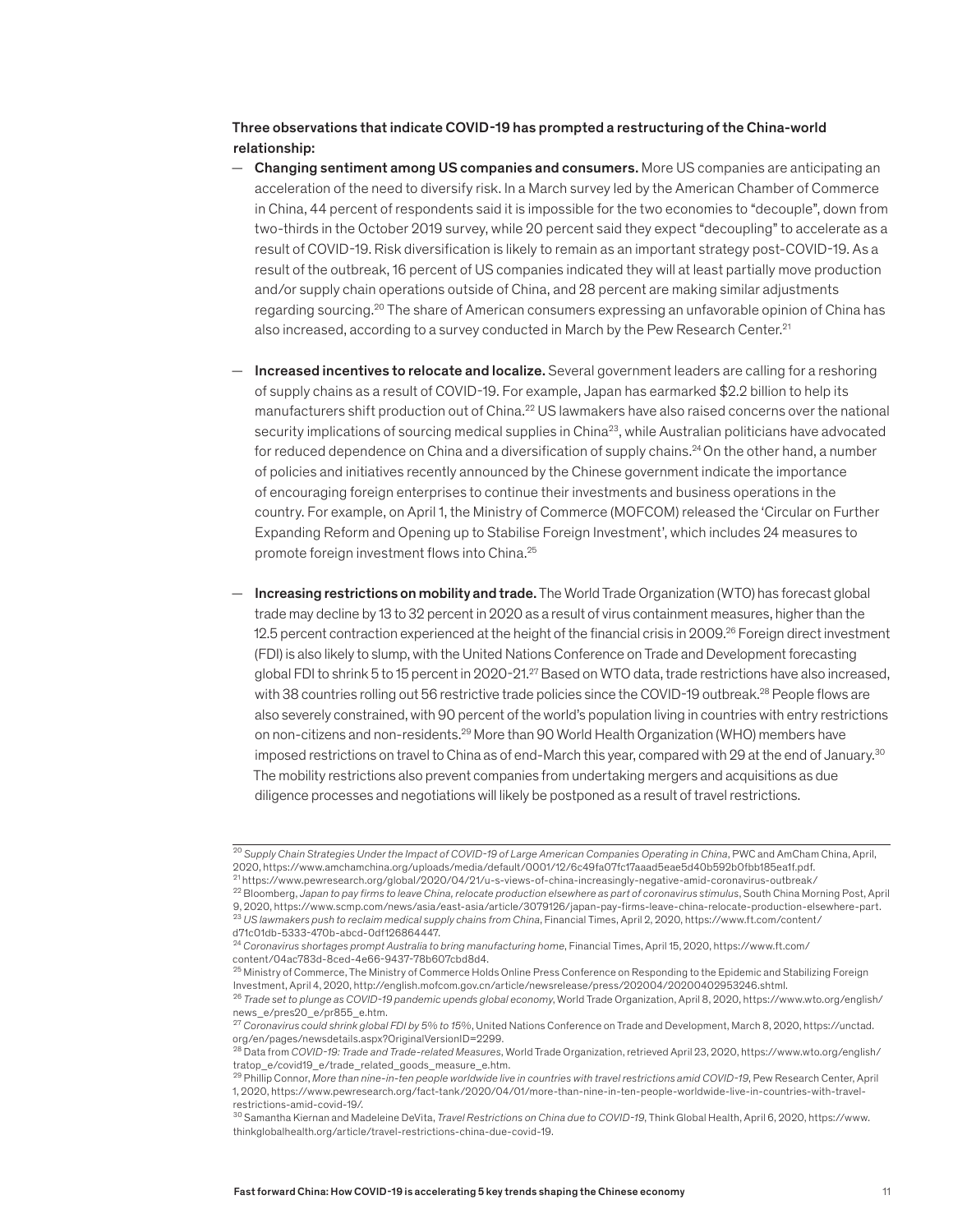Despite these trends, the full picture is more nuanced. While some companies might benefit from diversifying risks in their supply chains, this does not mean that companies and investors will rush to leave China overnight. China has contributed about 25 percent of global GDP growth over the past two decades, and the latest International Monetary Fund forecast suggests that even as 90 percent of the world experiences negative GDP growth in 2020, China's economy may still expand by 1.2 percent.<sup>31</sup> As such, China is likely to remain an important growth engine for the world, and the extensive supply chains that have evolved to serve domestic demand will continue to be needed. Moreover, few countries possess the mature and highly scaled production ecosystems that exist in China. At the same time, China will continue to require global technology inputs in order to maintain productivity growth. The decisions taken by China and the rest of the world over the next few months and years will determine the trajectory of the relationship.

31 Gita Gopinath, *The Great Lockdown: Worst Economic Downturn Since the Great Depression*, International Monetary Fund, April 14, 2020, https://blogs.imf.org/2020/04/14/the-great-lockdown-worst-economic-downturn-since-the-great-depression/.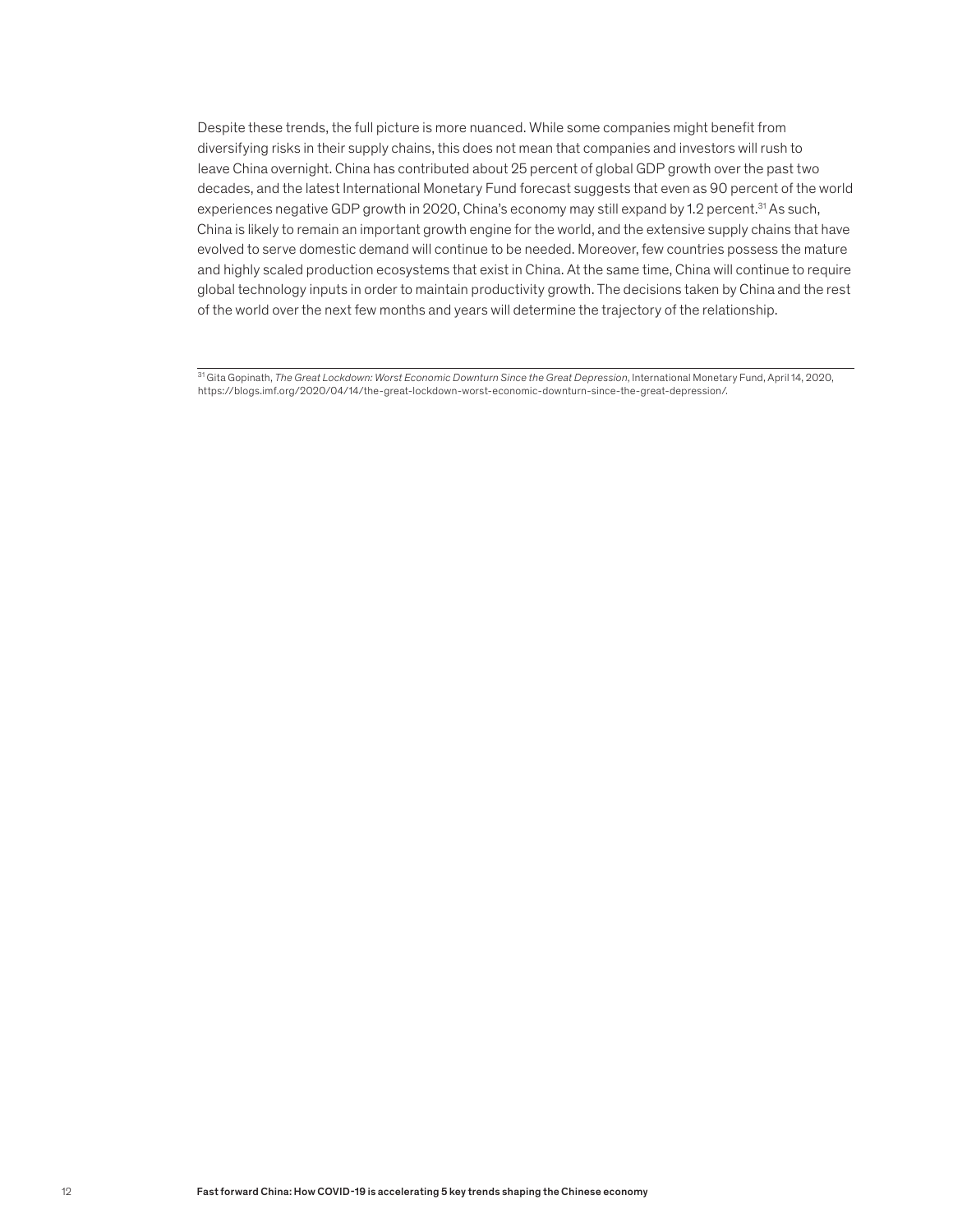# **Fast forward trend 3: Rising competitive intensity**

China's leading companies have secured an outsize share of economic profit and return on investment, but cut-throat competition means their dominance is often short-lived. COVID-19 will raise competitive intensity, creating even bigger rewards, and risks, for market-leading companies. (Exhibit 4)

#### Exhibit 4

**Rising competitive intensity** Rising competitive intensity

# In China, top performing firms tend to capture a large share of economic profit

Economic profits generated by each decile company group in China, Cumulative basis, 2015-17  $$Bn<sup>1</sup>$ 





<sup>1</sup> Analysis of global top 5,000 companies based on revenue size

<sup>2</sup> Economic profit measures a company's profit after subtracting the cost of capital

Source: McKinsey Corporate Performance Analytics; McKinsey Global Institute analysis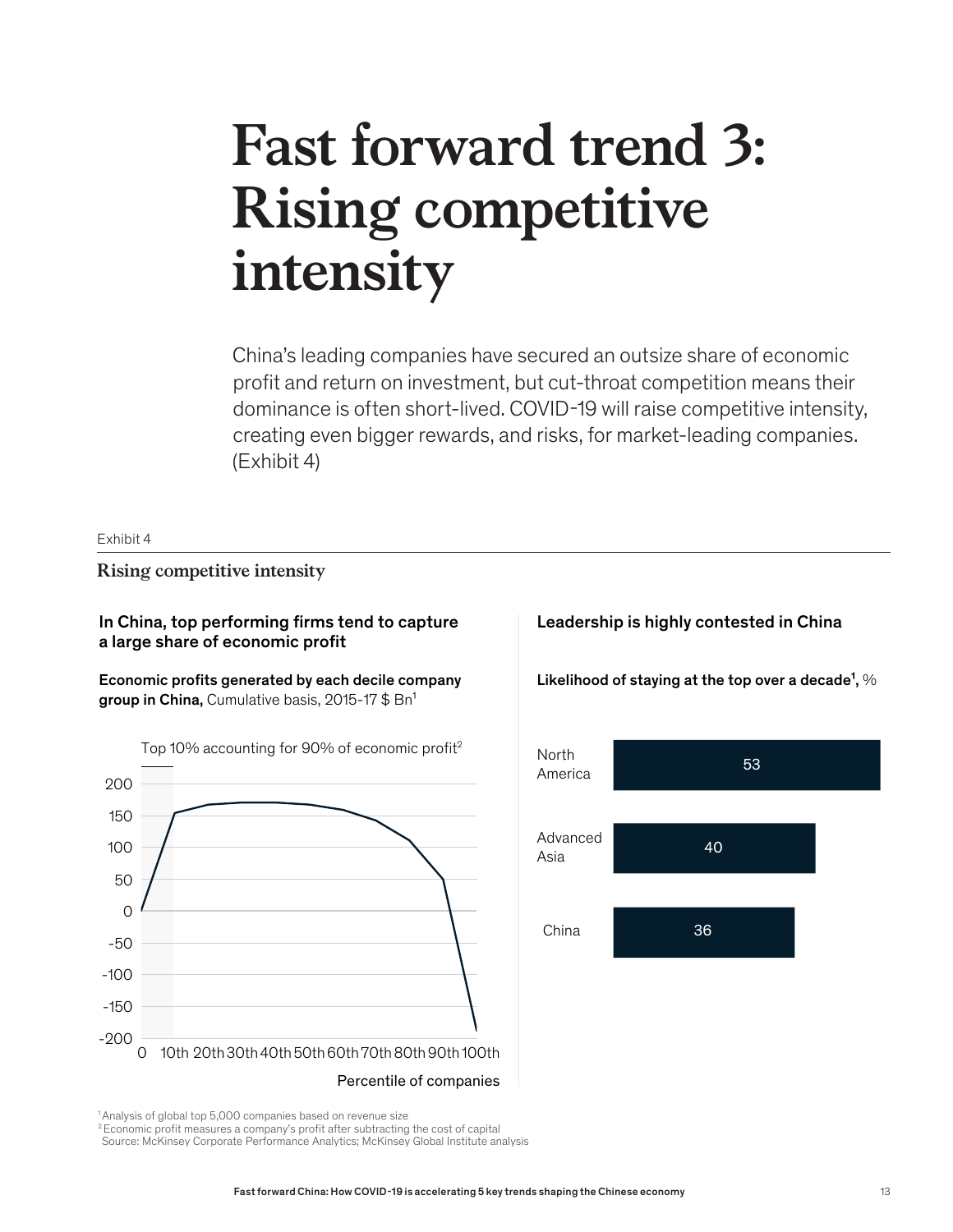In China, the top decile of companies capture about 90 percent of total profit in the economy, while the ratio stands at about 70 percent for the rest of the world according to our analysis of the world's top 5,000 companies. This leading cohort outperforms the rest of the market by a large margin, as their return on invested capital is at 14.6 percent, more than twice the average of 6.8 percent. On the other hand, China has a long tail of underperformers—starting from the 40th percentile onward, the value of economic profit generated by Chinese companies starts to decline. Strong performers in the top decile tend to have robust digital capabilities, as well as agility, and high labor productivity. However, top performers in China cannot be complacent as leadership is highly contested. Only 36 percent of the firms in the top quintile in China were able to protect their position over a period of 10 years, compared with 53 percent in North America.

The "superstar effect" appears to be growing even more pronounced as a result of COVID-19. Under epidemic conditions, when the economy was in retreat, agile and digitally savvy players were able to identify business opportunities to gain share. Chinese internet companies are a case in point. Meanwhile, the epidemic has triggered a flight to quality among consumers keen to ensure they obtain safe and healthy products, empowering companies that offer such benefits.

On the other hand, some endured strong headwinds. Constraints on resources, a lack of agility, or their inability to go digital made them slow to react, resulting in a decline in business, and cash flow issues. For many, the consequence has been reductions in headcount or working hours, coupled with salary cuts. COVID-19 has moreover, highlighted inequality among employees; those in some sectors and with less agility are vulnerable while others are not.

#### The rising competitive intensity as a result of COVID-19 is evident across three key areas:

- $-$  Agile companies increasing customer relationships and sales. Package delivery provider SF Express leveraged its own fleet during the outbreak, which minimized operational disruptions even as competitors, reliant on franchise models with more outsourced labor, were harder hit by supply disruptions. As a result, SF Express reported sales volume doubled during the peak of COVID-19 in China.32 Foxconn, one of the world's largest contract manufacturers of consumer electronics, reacted fast when most factories in China were forced to shut down. By switching some of their product lines to produce masks, they protected their workers' health and livelihoods and lowered the risk of production interruptions due to the virus.<sup>33</sup> In part due to these measures, Foxconn was able to resume 100 percent of their production capacity in its Chengdu factory in March.<sup>34</sup>
- $-$  Tech savvy companies continuing to expand. The heightened popularity of social media during the lockdown spurred development of companies such as ByteDance, parent company of video-streaming platform TikTok, which announced it was hiring 10,000 new employees around the world.<sup>35</sup> With more than 100 million downloads, TikTok was the world's most-downloaded app in January 2020, just as COVID-19 intensified in China.<sup>36</sup> As a supermarket brand with strong digital exposure, Alibaba's Freshippo was able to overcome supply constraints and meet soaring online orders for fruit.<sup>37</sup>The company even hired thousands of extra staff furloughed by shops and restaurants, allowing them to

33 Rob Davies, *Foxconn makes masks for its iPhone workers amid coronavirus crisis*, The Guardians, February 7, 2020, https://www. theguardian.com/technology/2020/feb/07/foxconn-makes-masks-for-its-iphone-workers-amid-coronavirus-crisis-apple. <sup>34</sup> *Foxconn Shezhen shipped 4 million masks*. Foxconn Chengdu fully resumed production, Apple Daily, March 3, 2020 https://hk.appledaily.

tiktok-tops-the-list-of-most-downloaded-apps-in-january-2020/story-dm23tPCrC2eA5cN9KSzzXN.htm

<sup>32</sup> Western Securities Co, *Courier industry in February 2020*, Tencent Security, March 20, 2020, http://gu.qq.com/resources/shy/news/ detail-v2/index.html#/?id=nesSN202003200901007921a0a9&s=b.

com/china/20200303/QZSSAFMXPDXZOM4MJFTYUW5DMA/. 35 Wei Sheng, *Bytedance is hiring 10,000 workers as global tech firms slash jobs*, Technode, April 15, 2020, https://technode.

com/2020/04/15/bytedance-is-hiring-10000-workers-as-global-tech-firms-slash-jobs/.<br><sup>36</sup> TikTok tops the list of most downloaded apps in January 2020, Hindustan Times, March 20, 2020, https://www.hindustantimes.com/tech/

<sup>37</sup> Josh Horwitz, *How Alibaba's Freshippo adapted to keep delivering in virus-hit China*, Reuters, March 24, 2020, https://www.reuters.com/ article/us-health-coronavirus-alibaba-freshippo/how-alibabas-freshippo-adapted-to-keep-delivering-in-virus-hit-china-idUSKBN21A0W0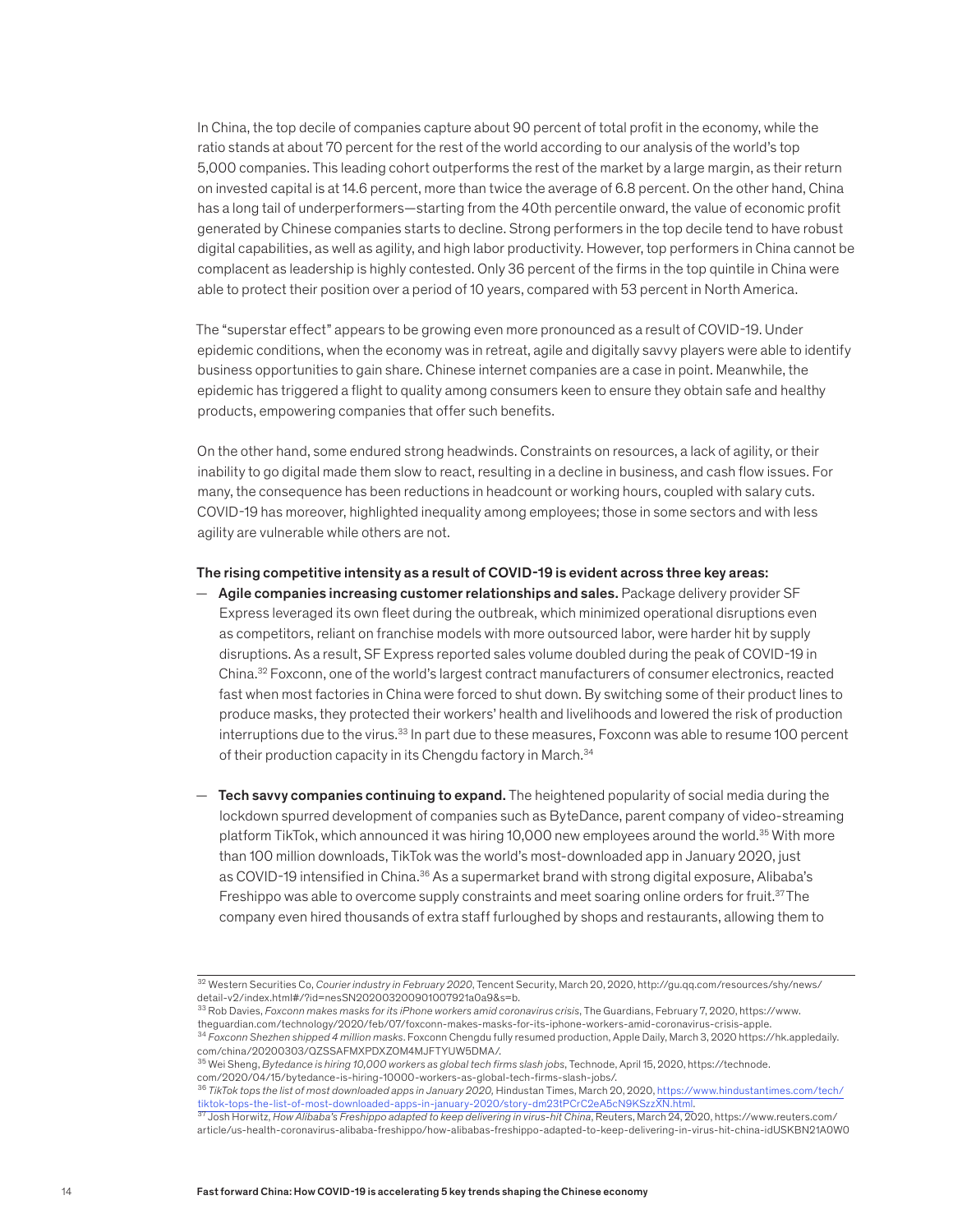outperform their traditional supermarket peers. Domestic cosmetic brand, Perfect Diary, turned makeup artists in 50 offline stores into online 'KOLs' through WeChat and livestreaming apps during COVID-19, resulting in more than 140,000 livestreaming views, and ranking top among Taobao-listed cosmetic products.38

**Cashflow troubles for weaker companies.** Some sectors and companies struggled to sustain businesses during the epidemic. According to a survey of small- and medium-sized companies (SMEs) by Peking University in February, around 20 percent of respondents said they would not be able to endure beyond a month on a cashflow basis, while 60 percent would not last beyond a quarter, should the pandemic have continued.<sup>39</sup> While some of these SMEs may have already bounced back given recent signs of recovery, based on China Banking Regulatory Commission information, non-performing loans were up by 3 percent at the end of February versus the beginning of the year.<sup>40</sup>

This divergent performance across sectors and companies has a knock-on effect on employees. Staff in companies that are not sufficiently agile or digital-savvy to change the way they work in response to market shocks are vulnerable to unemployment. This is especially true in China, though significant financial resources are directed towards helping companies reduce the risk of job losses, and the government is supporting vulnerable companies via the banking system. For example, the bank ICBC extended various forms of financial support to SMEs facing business difficulties during the epidemic.<sup>41</sup>

<sup>38</sup> *Consumption report during COVID-19: Cosmetic—how companies leverage livestreaming*, Beijing Business Today, April 19, 2020, https://baijiahao.baidu.com/s?id=1664367865765114123&wfr=spider&for=pc.

<sup>39</sup> Rouchen Dai , Junpeng Hu and Xiaobo Zhang, *The Impact of Coronavirus on China's SMEs: Findings from the Enterprise Survey for Innovation and Entrepreneurship in China*, Center for Global Development, February 28, 2020, https://www.cgdev.org/publication/ impact-coronavirus-chinas-smes-findings-from-esiec.

<sup>40</sup> *China Non Performing Loans Ratio*, CEIC https://www.ceicdata.com/en/indicator/china/non-performing-loans-ratio.

<sup>41</sup> *ICBC Takes Measures to Boost Work Resumption by SMEs*, ICBC, February 28, 2020, https://www.icbc.com.cn/icbc/en/newsupdates/ icbc%20news/ICBCTakesMeasurestoBoostWorkResumptionbySMEs.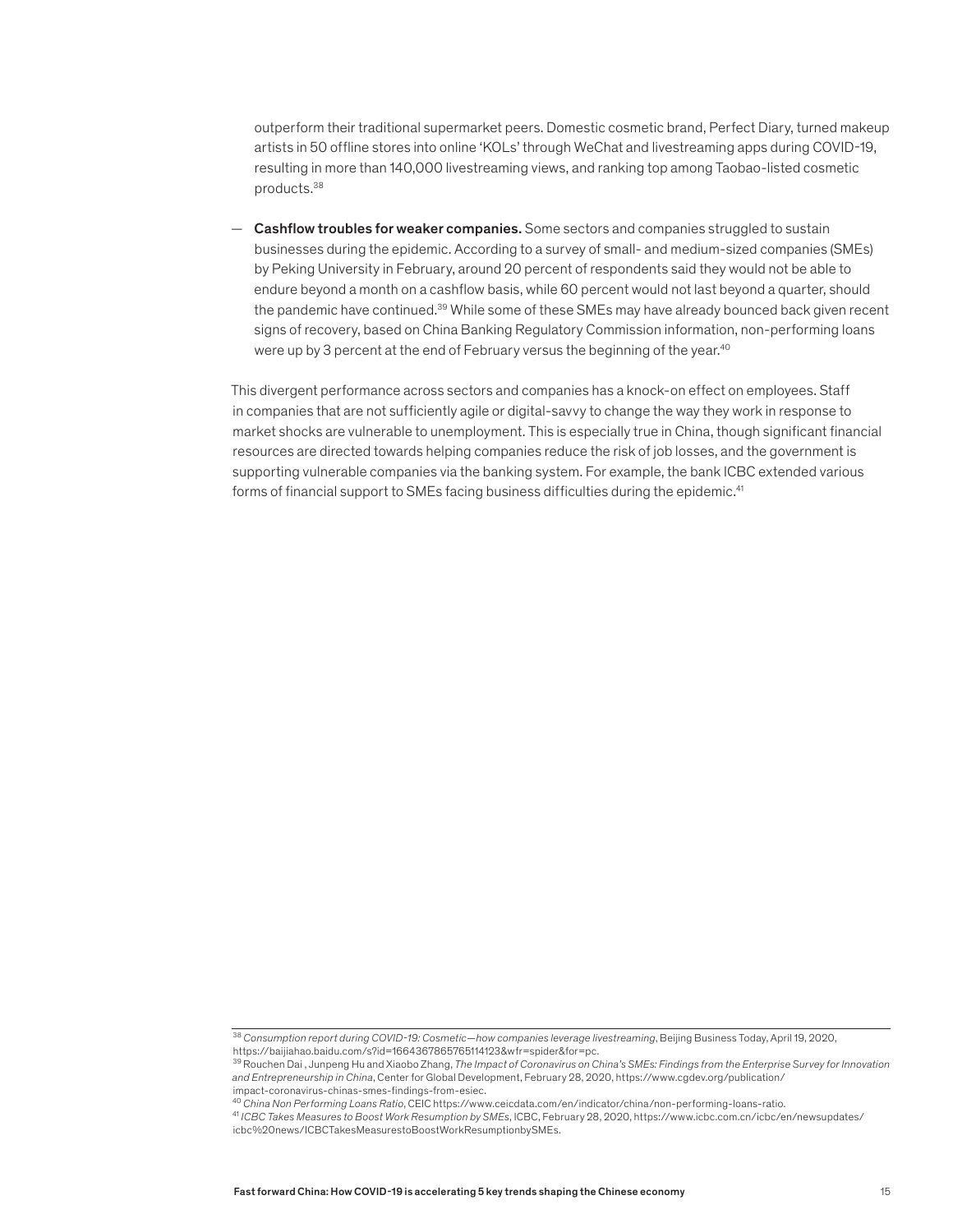# **Consumers come of age**

**Fast forward trend 4:** 

Chinese consumers have long been a major driver of global consumption, especially the affluent younger generation who have never experienced a domestic economic downturn. COVID-19 has changed that, forcing consumers to think harder about spending, borrowing, and trade-offs in purchasing behaviour. (Exhibit 5)

#### Exhibit 5

# **Consumers come of age** Consumers come of age

# China's consumption power has grown significantly

Global household consumption growth by region, %, billion 2010 US\$



# Consumers have become more prudent with personal finances since COVID-19

China household deposit balance, RMB Tn



China consumption loan/ consumer credit balance, RMB Tn



Source: National Bureau of Statistics in China; World Bank; People's Bank of China; McKinsey analysis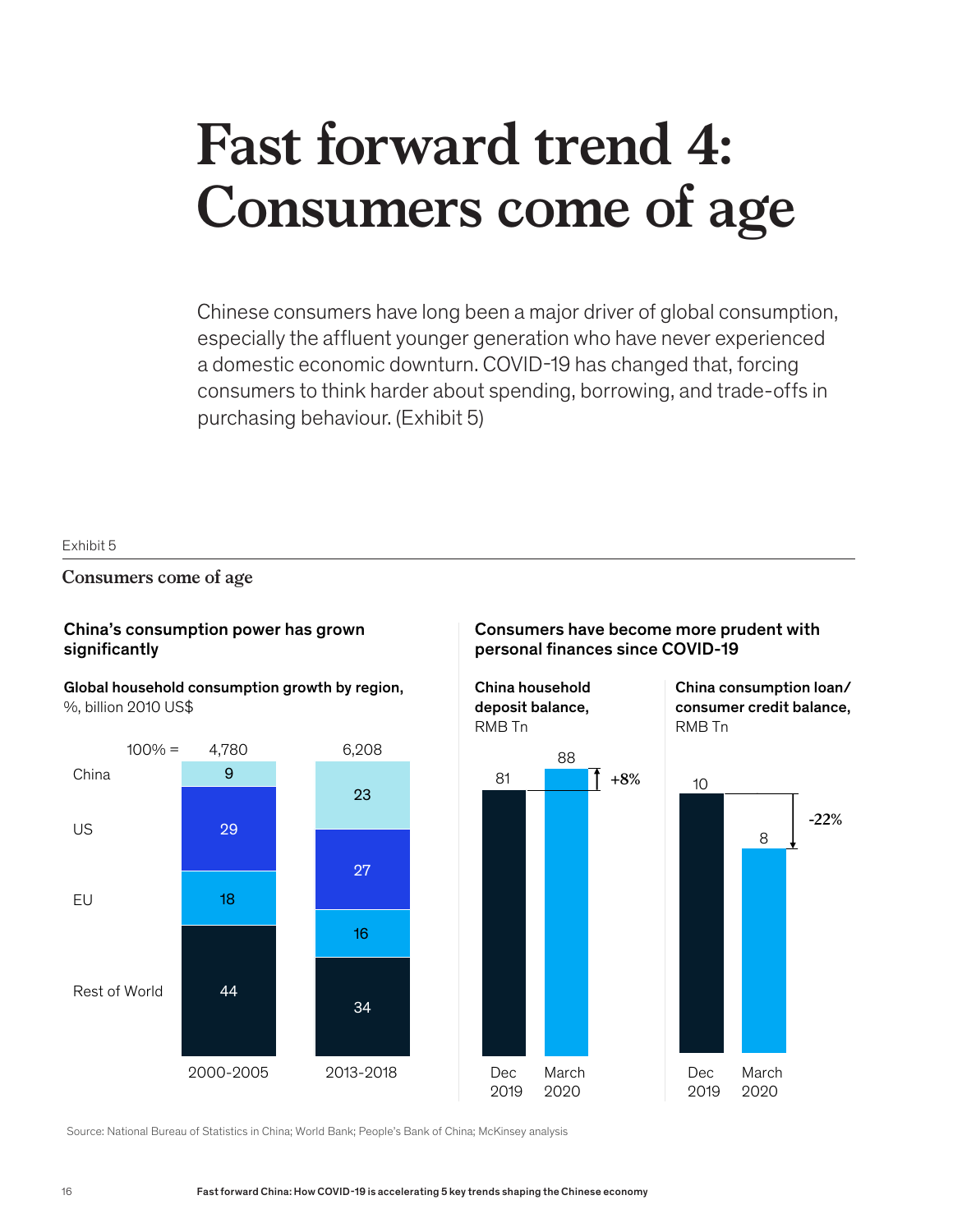Over the last two decades, China has successfully increased the role consumption plays in the economy to the point that it is now the driving force behind economic growth. Indeed, China's share of global consumption growth rose from 9 percent in the 2000-2005 period to 23 percent in 2013-2018 (Exhibit 5). China's consumption power is also pronounced in the luxury segment, where Chinese consumers accounted for 32 percent of global consumption in 2018, and are expected to account for 40 percent by 2025.42 As China's consumer economy has risen, buying behaviour has become more sophisticated. For example, based on our most recent survey of Chinese consumers, 72 percent of respondents indicate they want to pursue a healthy lifestyle, while 60 percent of those in large cities check ingredient labels post-epidemic. Moreover, 24 percent of Chinese consumers intended to trade up their purchases in 2018, higher than the 10-15 percent in developed countries.

Until COVID-19, growth in consumer spending had continued relatively unchecked on a national scale. However, the epidemic has severely disrupted the economy, and triggered profound changes in consumer behavior, including those in their 20s and 30s. This cohort has been the engine of Chinese consumption, with 40-50 percent indicating in a McKinsey consumer survey that they never worry about income because their parents can easily cover expenses. Moreover, 40 percent of respondents aged 20 to 30 indicated that they had received help from their parents when buying an apartment. As a result of COVID-19, many of these consumers experienced a significant blow to their personal finances for the first time, forcing them to make tough trade-offs in terms of purchasing decisions, and driving an almost instant maturation of their spending attitudes and patterns.

#### The accelerating maturity of Chinese consumers can be seen in four key areas:

 $-$  Young consumers' spending. Before the epidemic, China's young consumers (defined here as those born in the 90s or after) were more willing to spend than to save. They accounted for one-third of China's consumer credit<sup>43</sup>, and almost half of Alibaba's "Ant Check Later" consumer financing platform user base<sup>44</sup>, while fewer than 50 percent had consciously put aside retirement savings.<sup>45</sup> However, the epidemic has unlocked their long-term planning behavior, as they come to terms with the prospect of recession for the first time in their working lives. The result has been significant changes in their saving, borrowing, investing, and consumption behavior according to various surveys. For example: In a survey heavily weighted toward young consumers, 42 percent of respondents stated their intention to save more than before COVID-19.46 Another survey highlights the value of consumer loans primarily extended to young consumers declined by 22 percent between end-2019 and March.<sup>47</sup> In terms of investing, more than 40 percent of new wealth management and stock trading customers are young,<sup>48</sup> with about 80 percent indicating an intention to purchase more insurance products after COVID-19.<sup>49</sup> At the same time, they are becoming more cautious. More than 60 percent of young consumers intend to plan their consumption and reduce impulse spending.50 This is especially true for those born between 1995 and

<sup>42</sup> *McKinsey China Luxury 2019 Report,* https://www.mckinsey.com/~/media/mckinsey/featured%20insights/china/how%20young%20 chinese%20consumers%20are%20reshaping%20global%20luxury/mckinsey-china-luxury-report-2019-how-young-chinese are-reshaping-global-luxury.ashx.

<sup>43</sup> *2019 China "born-in-the-90s" consumer borrowing overview and behavioral analysi*s, iiMedia, December 18, 2019, https://www.iimedia.cn/c1020/67253.html.

<sup>44</sup> *2019 China "born-in-the-90s" consumer borrowing overview and behavioral analysi*s, iiMedia, December 18, 2019, https://www.iimedia.cn/c1020/67253.html.

<sup>45</sup> Fidelity and Ant Fortune, *China Retirement Readiness Survey 2019*, September 2019,

http://www.fidelity.com.cn/zh-cn/market-insights/china-retirement-readiness-survey-2019-full-report/10/.

<sup>46</sup> China Youth Daily, *Survey shows 66.5% respondents developed good habits during the epidemic*, China News, April 23, 2020,

http://www.chinanews.com/sh/2020/04-23/9165443.shtml.

<sup>47</sup> *Summary of Sources And Uses of Credit Funds of Financial Institutions*, statistics session of People's Bank of China website, March 2020. 48 QuestMobile, *2020 Epidemic's Impact on Lifestyle Report*, QuestMobile website, March 25, 2020,

https://www.questmobile.com.cn/research/report-new/87.

<sup>49</sup> Rong360.com Inc, *55.99% of respondents reported impact on income during epidemic*, China.com, April 1, 2020,

https://m.tech.china.com/tech/article/20200401/042020\_490646.html.

<sup>50 58</sup> Finance, *58 Finance Finance and Consumer Borrowing Attitude Survey Report*, iResearch, April 23, 2020,

http://news.iresearch.cn/yx/2020/04/321476.shtml.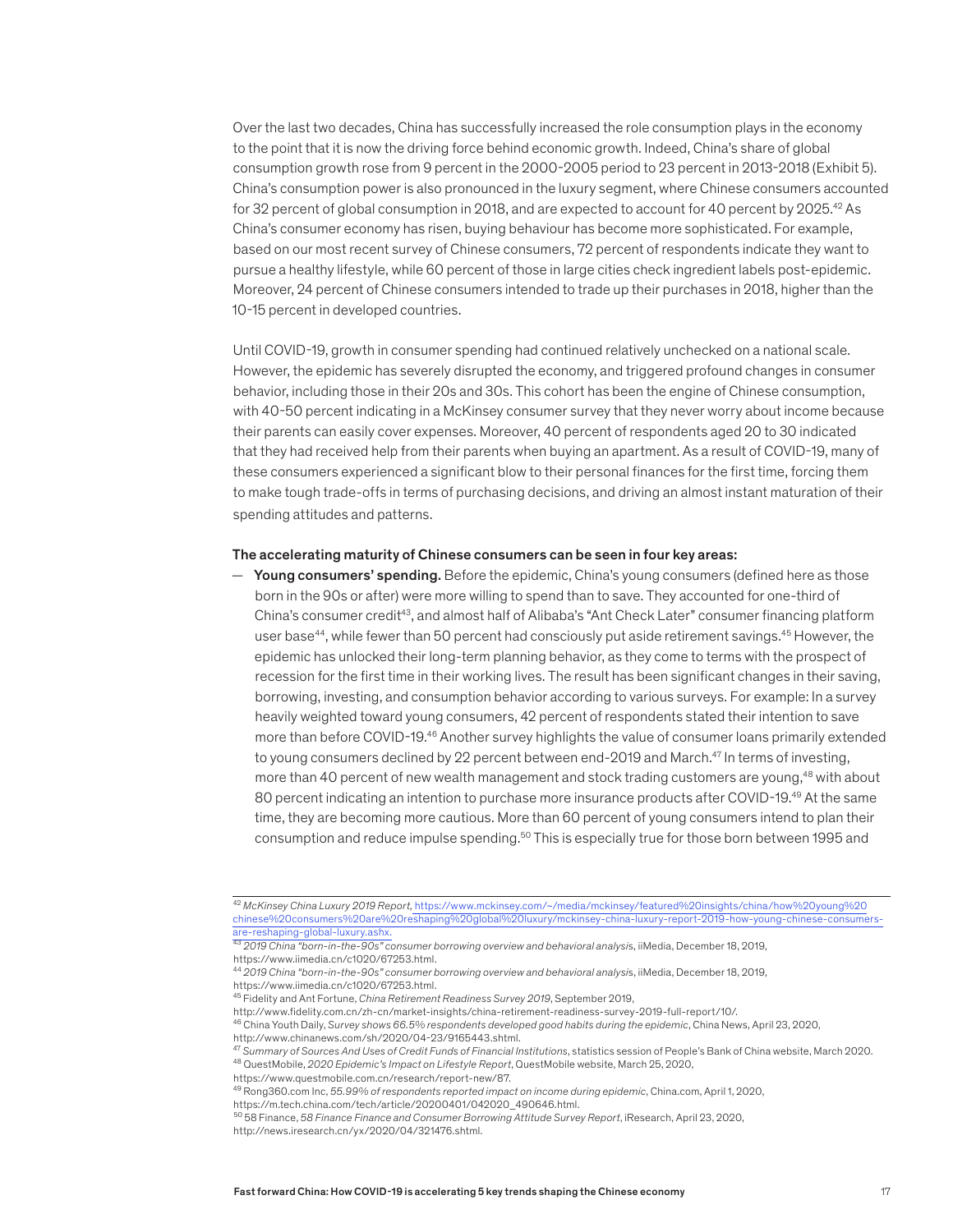1999, three-quarters of whom said they intended to do so.

- Even more prudent personal financial management. China's household savings rate is about 36 percent, among the highest in the world.<sup>51</sup> Chinese consumers are now putting even more thought into how they manage their personal finances. In the first quarter of 2020, deposit balances increased by 70 billion RMB each day, on average.<sup>52</sup> As a result, the country's household deposit balance increased by 8 percent compared with end-2019, reaching 87.8 trillion RMB at the end of March 2020.<sup>53</sup>A survey on post-coronavirus consumer behavior showed that around 41 percent of respondents plan to increase their sources of income through wealth management, investments, and mutual funds. In addition, approximately 27 percent indicated they will buy health insurance for themselves and their family.<sup>54</sup>
- Health conscious purchase decisions. The epidemic has increased awareness of product safety and quality, and this trend is expected to continue. More than 70 percent of respondents in our COVID-19 consumer survey said they will continue to spend more time and money purchasing safe and eco-friendly products, despite pressure on disposable income as a result of the economic slowdown. As for buying behavior, consumers have over-indexed on healthy products. Around 75 percent of consumers demonstrated strong preference to exercise more and eat healthily post crisis.
- Purchasing trade-offs amid a flight to quality: Chinese consumers have become more cautious as a result of the epidemic, tending to spend less but buying better quality products. According to a post-epidemic survey, close to half of Chinese respondents intend to live more frugally and seek valuefor-money when selecting products, while 36 percent are more willing to spend more for better quality mproducts.55 Consumers are potentially seeking quality in their necessities, while focusing on valuefor-money in other categories. A survey reveals that post-COVID-19, consumers increased their net purchase intention by the largest degree toward essential, health-oriented products, such as sanitary and health products, fresh food, and life insurance, while expressing negative net purchase intention towards non-necessities such as hair and beauty products, and large home appliances.<sup>56</sup> Consumer complaints relating to quality have also increased. In Guangdong for example, consumer complaints rose 40 percent on year in the first quarter to 98,000, suggesting tolerance for low-quality products and poor service is on the decline.<sup>57</sup>

<sup>51</sup> *Household savings section*, OECD National Accounts Statistics, https://data.oecd.org/hha/household-savings.htm.

<sup>52</sup> *Daily inflow of 70 billion to banks*, Phoenix New Media, April 15, 2020, https://finance.ifeng.com/c/7vhACPWszOC.

<sup>53</sup> *China reports increase in household deposits*, Xinhua, April 18, 2020 http://www.xinhuanet.com/english/2020-04/18/c\_138988659.htm. <sup>54</sup> *Consumer behavior change during COVID-2019*, Sina, March 10, 2020,

http://tech.sina.com.cn/roll/2020-03-10/doc-iimxxstf7737378.shtml.

<sup>55 58</sup> Finance, *58 Finance Finance and Consumer Borrowing Attitude Survey Report*, iResearch, April 23, 2020,

http://news.iresearch.cn/yx/2020/04/321476.shtml.

<sup>56</sup> Netease Dingwei and CTR, *2020 COVID-19 Consumer Behavior Impact and Trends Repor*t, retrieved April 23, 2020, http://pdf.dfcfw.com/pdf/H3\_AP202003111376137659\_1.pdf.

<sup>57</sup> China Consumer News, *Guangdong COVID-19 related consumer complaints increased*, Guangdong Consumer Council, April 16, 2020,

http://www.gdcc315.cn/show-9-52867-1.html.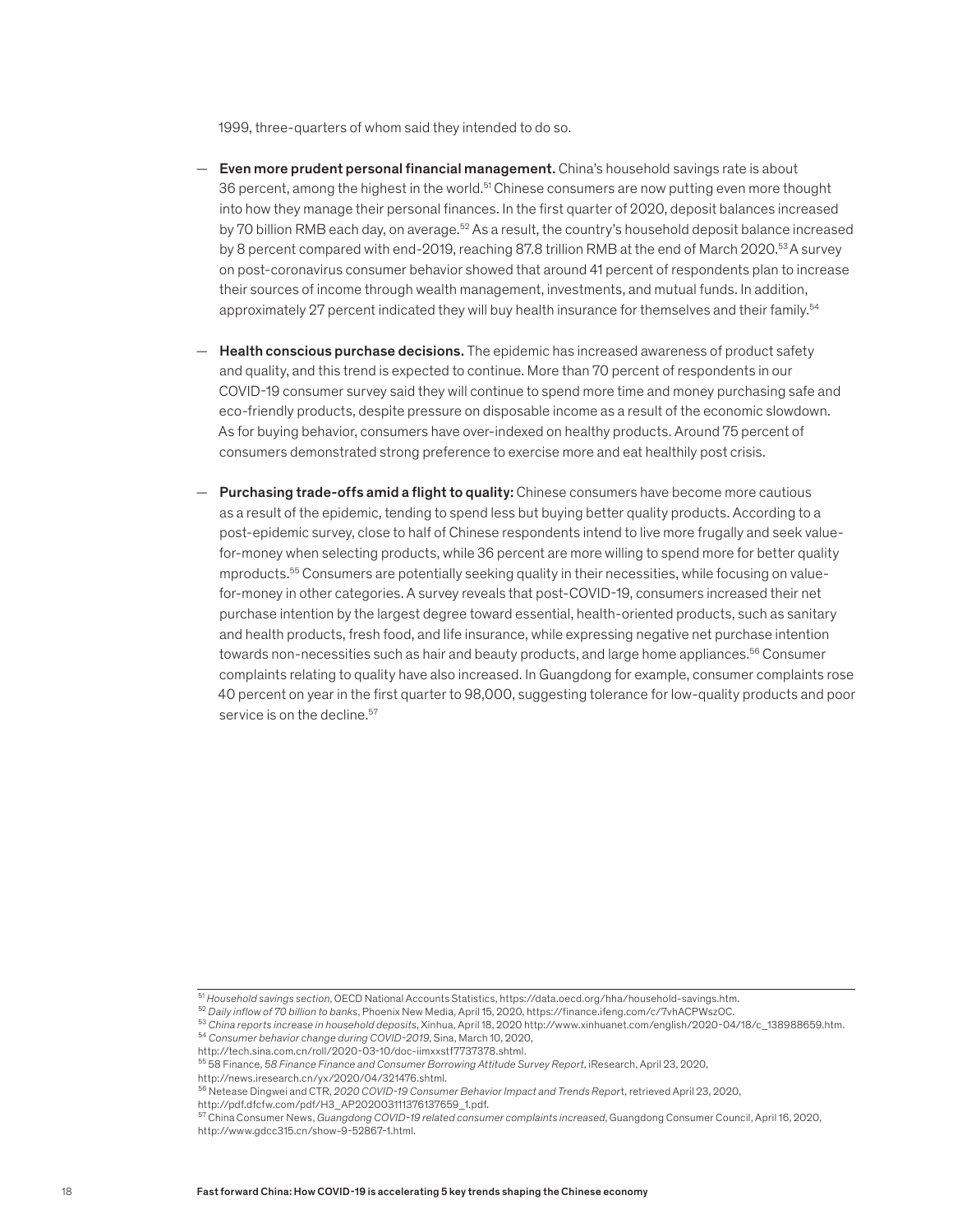# **Fast forward trend 5: Private and social sectors step up**

During the 2003 SARS outbreak, the government and state-owned enterprises (SOEs) were the primary actors in the economy, and therefore led the country's response to the crisis. China's response to COVID-19, however, has been orchestrated by a blend of state and private institutions. While SOEs again played a critical role, the private sector, in particular leading technology companies, made notable contributions to relief and recovery efforts. Policy debates also indicate COVID-19 might be accelerating long-awaited structural reforms to land, financial, and labor markets. (Exhibit 6)

Exhibit 6

**Private and social sectors step up** Private and social sectors step up

# Private sector has become China's main economic driver<sup>1</sup>



# Their influence on the socioeconomic landscape remains important



<sup>1</sup> Private enterprises defined as private enterprises and foreign enterprises

2 2018 data is from "Giving China 2018" report, where 2020 COVID data is based on announced donation information (up to 24 Feb 2020) from collated online literature. Corporate donations include donations from state-owned enterprises, privately-owned enterprises, and foreign enterprises Source: CEIC; Giving China 2018; literature search; McKinsey analysis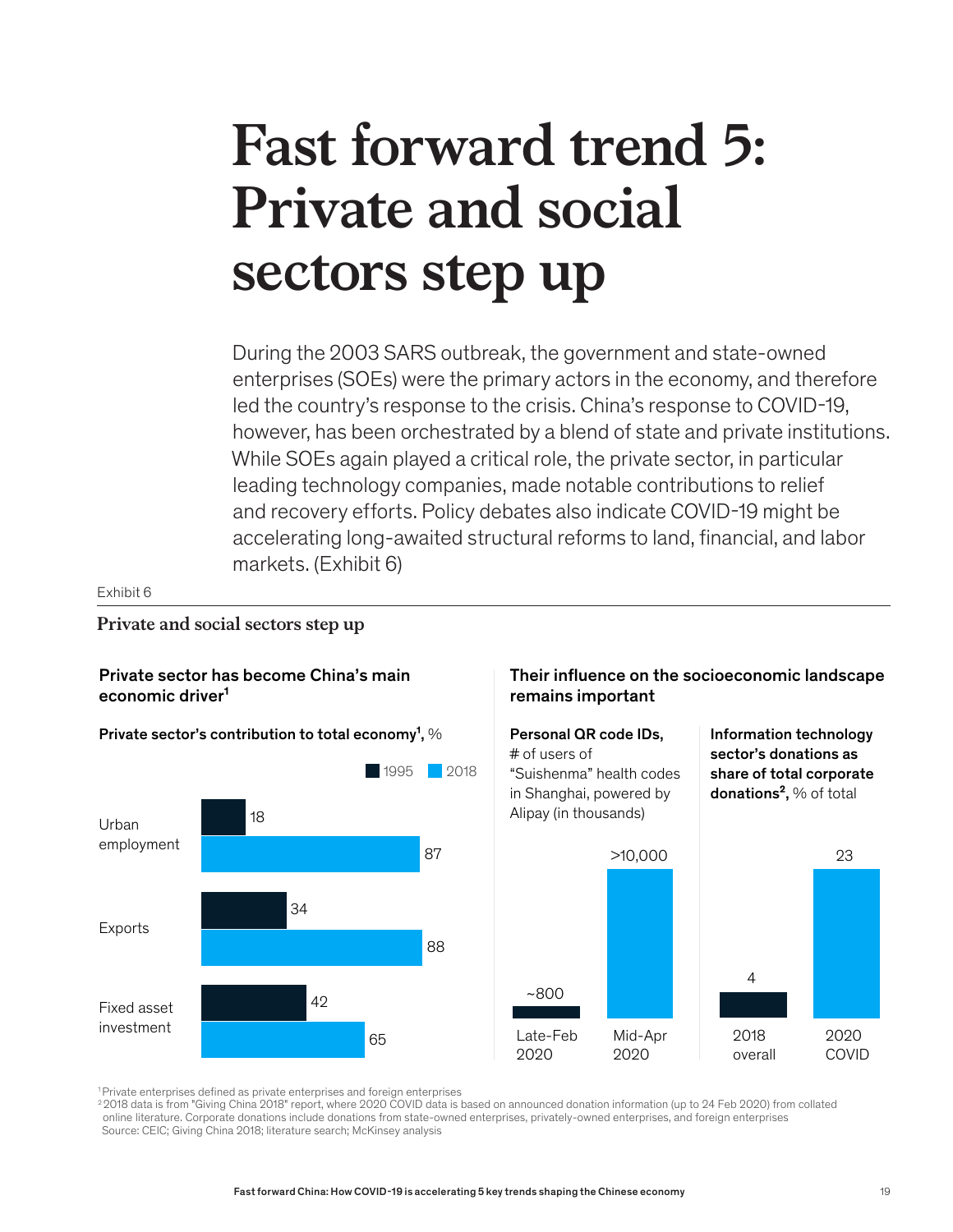In 2003, when the State-owned Assets Supervision and Administration Commission (SASAC) was established to orchestrate state-owned enterprise reform, SOEs were still the major driver of China's economy, accounting for about 55 percent of China's assets, and 45 percent of profits.<sup>58</sup> However, private enterprises have now become the major driver of China's economic growth, and the fulcrum of urban employment generation, export value, and fixed-asset investment. Today, the private sector contributes close to two-thirds of China's economic growth, and 90 percent of new jobs.<sup>59</sup>

This context is important in understanding key differences in the responses to SARS in 2003, and COVID-19 in 2020. In 2003, the government led the majority of epidemic prevention and recovery efforts, whereas joint efforts between government and large private companies have come to the fore during COVID-19. The shift illustrates the growth of the private sector, its ability to participate in activities of national importance, and the potential opportunities inherent in public-private partnerships with the state. In addition, the role of social institutions has expanded to address gaps in the corporate and state response, a development which is beneficial to society overall. The government recently announced a policy direction to accelerate structural reforms that cover labor, land, prices, capital, and technology.

#### The acceleration of changes to the role of the private sector is evident in three key areas:

- Private sector actors aiding the national recovery with technology and resources. Technology companies and financial institutions have assisted virus containment efforts, enabling the widespread adoption of a color-coded health system using QR codes, as well as sophisticated track and trace measures. In Shanghai, Alipay and WeChat supported the Shanghai government's "Suishenma" health QR code launch in mid-February to help citizens self-report and trace infections.<sup>60</sup> Users of the system rose from about 800,000 in late February to more than 10 million in mid-April.<sup>61</sup> Alibaba also launched an online appointments platform for new coronavirus nucleic acid testing services in 38 major cities,  $62$ on top of their "2020 Spring Thunder Initiative" to help export-focused SMEs expand into new markets through e-commerce channels.<sup>63</sup> Many other companies contributed products, services, money, and technology to support the government and community. For example, Chinese tech firms collectively donated more than \$4.4 billion to combat COVID-19, almost a quarter of corporate donations made since the outbreak, and much higher than the 4 percent of total corporate donations the sector contributed in 2018.64 Alibaba provided free services and offered financial support to Chinese business, while Ping An launched a smart system to bridge doctors and patients.<sup>65</sup> Taikang Insurance accommodated more than 2,000 coronavirus patients in their own hospital, and donated money and goods worth more than 100 million RMB.66
- $-$  Policy announcement to strengthen the role of the market. On March 30, the State Council published a document listing a series of policy directions aimed at boosting the market economy, covering several agenda items requiring deep structural reforms, including for example: land (more flexibility in land

<sup>58</sup> Zoey Ye Zhang, *China's SOE Reforms: What the Latest Round of Reforms Mean for the Market*, China Briefing, March 29, 2020, https://www.china-briefing.com/news/chinas-soe-reform-process/.

<sup>59</sup> Rainer Zitelmann, *State Capitalism? No, The Private Sector Was And Is The Main Driver Of China's Economic Growth*, Forbes , September 30, 2019, https://www.forbes.com/sites/rainerzitelmann/2019/09/30/state-capitalism-no-the-private-sector-was-and-is-the-main-driver-ofchinas-economic-growth/#760e03f827cb/ .

<sup>60</sup> *Shanghai government's "Suishenma" health QR code*, Shanghai Observer, March 1, 2020, https://www.jfdaily.com/news/detail?id=218227. 61 Ding Yining, *Health QR code made available to more residents*, SHINE, March 1, 2020, https://www.shine.cn/biz/economy/2003013178/. <sup>62</sup> *Alibaba launches Covid-19 test service in China*, cnTechPost, April 21, 2020,

https://cntechpost.com/2020/04/21/alibaba-launches-covid-19-test-service-in-china/. 63 *Alibaba launches 2020 Spring Thunder Initiative to give Chinese SMEs a leg up during Covid-19*, cnTechPost, April 7, 2020,

https://www.thedrum.com/news/2020/04/07/alibaba-launches-2020-spring-thunder-initiative-give-chinese-smes-leg-up-during.<br><sup>64</sup> Report on corporate donations on COVID-19 crisis in China, March 10, 2020, https://xw.qq.com/cms Alliance, Giving China 2020, September 2019, http://www.charityalliance.org.cn/u/cms/www/201909/23083734i5wb.pdf.

<sup>65</sup> Ping An Insurance Group Ltd., *Ping An Launches COVID-19 Smart Image-Reading System to Help Control the Epidemic*, PR Newswire, February 28, 2020, https://www.prnewswire.com/news-releases/ping-an-launches-covid-19-smart-image-reading-system-to-help-controlthe-epidemic-301013282.html.<br><sup>66</sup> How Tai Kang made a joint effort with domestic and foreign experts to combat coronavirus, Xinhua, April 19, 2020,

http://www.xinhuanet.com/money/2020-04/19/c\_1125877007.htm.